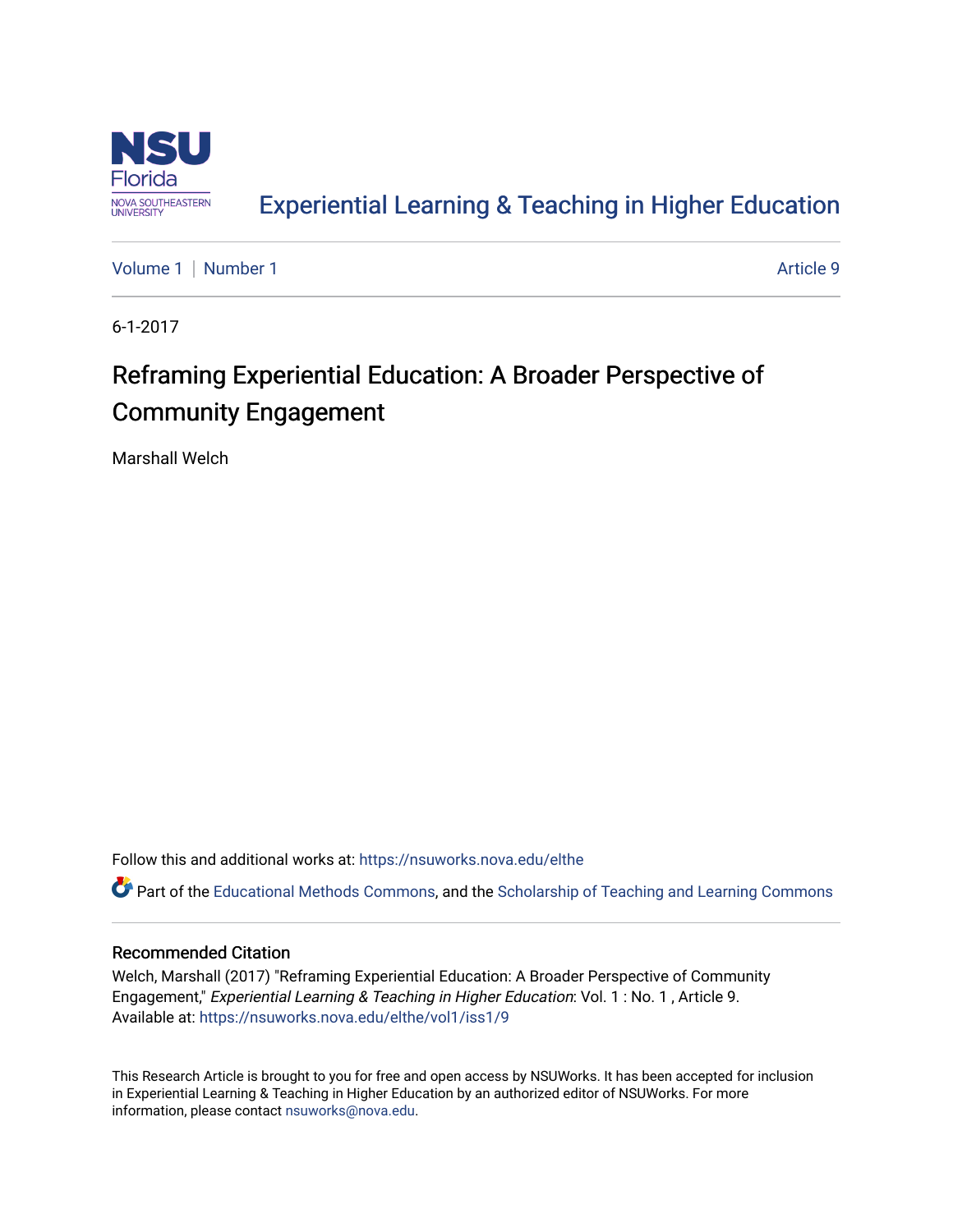## Reframing Experiential Education: A Broader Perspective of Community Engagement

MARSHALL WELCH *Independent Scholar*

**Abstract**. This article invites the reader to reframe the traditional perspective of experiential education to a broader conceptualization of community engagement in which various stakeholders, in addition to students, are the beneficiaries of the learning experience. In addition to acknowledging and celebrating the pedagogical approach, this narrative also provides a friendly critique of our traditional and perhaps somewhat limited perspective of experiential education. Challenges and potential detrimental impact are considered, coupled with approaches on how to minimize those issues.

## A Broader Perspective of Community Engagement

Higher education has long recognized the value of learning experiences in authentic settings where students are provided "hands-on" opportunities in the "real world." These practices can be characterized as experiential education, reflecting key concepts and principles articulated by John Dewey in his landmark book *Experience and Education*. As such, educators have become familiar and comfortable—perhaps too familiar and comfortable with their notion of experiential education. This article is an invitation to revisit and reframe some of our understanding and assumptions regarding experiential education. In keeping with the spirit of experiential education

```
ELTHE: A Journal for Engaged Educators, Vol. 1, No. 1 (2017), pp. 65-86
```
<sup>© 2017</sup> Southern Utah University Press & Design. Correspondence should be sent to Marshall Welch, 10051 SE Shady Lane, Damascas, OR 97809, USA. Email: marshallwelch1976@gmail.com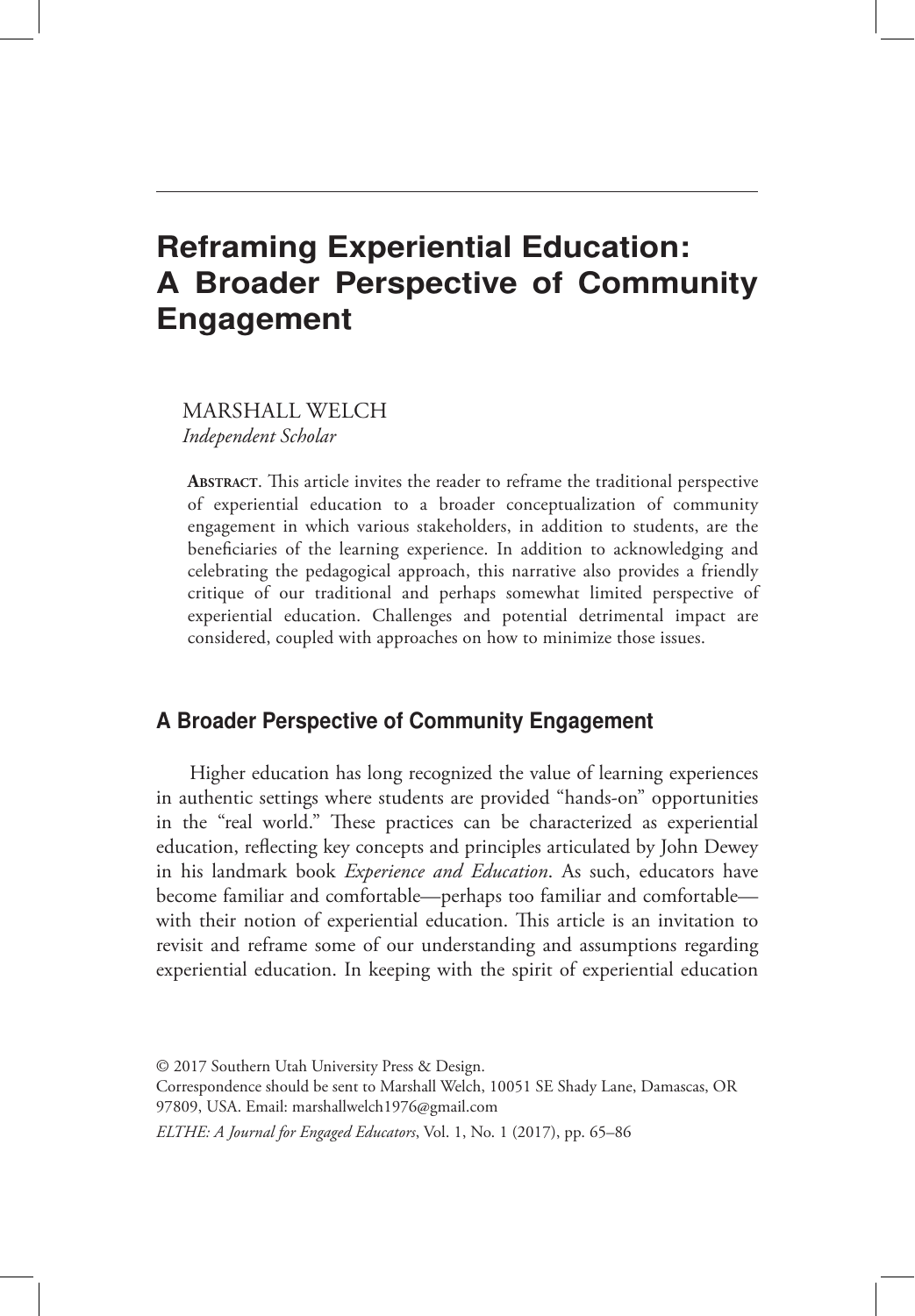and in an attempt to actively engage the reader in this process, you are invited to participate in a short (albeit somewhat unorthodox) activity to begin the process. Hold your hands out in from of you at arms' length, taking the index finger and thumb of each hand to create a window or frame, and in 10 to 20 seconds simply scan your setting (much a like a movie director does when shooting a scene) and make a mental inventory or list of everything you see out in front of you. Do it now.

Welcome back! Having conducted this exercise in workshops and classes, participants typically report, when asked, that they noticed other individuals and/or objects in the room but universally never report that they noticed or saw the frame they had made with their fingers. Admittedly, this is somewhat of a "trick exercise," but the activity aptly illustrates and demonstrates our general unawareness of the lens with which we frame "everything you see out in front of you" (as described in the exercise). As academics, we have a pre-existing view of experiential education and how it is framed around students, community partners, our institution, and our work. We are often unaware of "the frame" in which we view, and therefore how we operate within, experiential education. In reality, the benefits and positive impact of experiential education can be so much more than how we view it and do it.

The remainder of this article reframes and expands our perspectives by presenting a broader framework of community engagement with the goal of building upon our existing understanding of experiential education to maximize impact on multiple stakeholders in various settings and contexts. This exploration is coupled with a friendly critique of our traditional and perhaps somewhat limited perspective of our current practice of experiential education. In this way, we can revisit and reflect on the epistemological questions of "How do we know? And what do we know?" as well as the ontological question of "Who are we as knowers, and how do we 'be' as civically engaged scholars?" This process will include exploring the benefits and risks of engaged teaching and scholarship not only for students, but for faculty and community partners as well. To set the stage, this reflection begins with a brief retrospective of the evolution of experiential education to community engagement.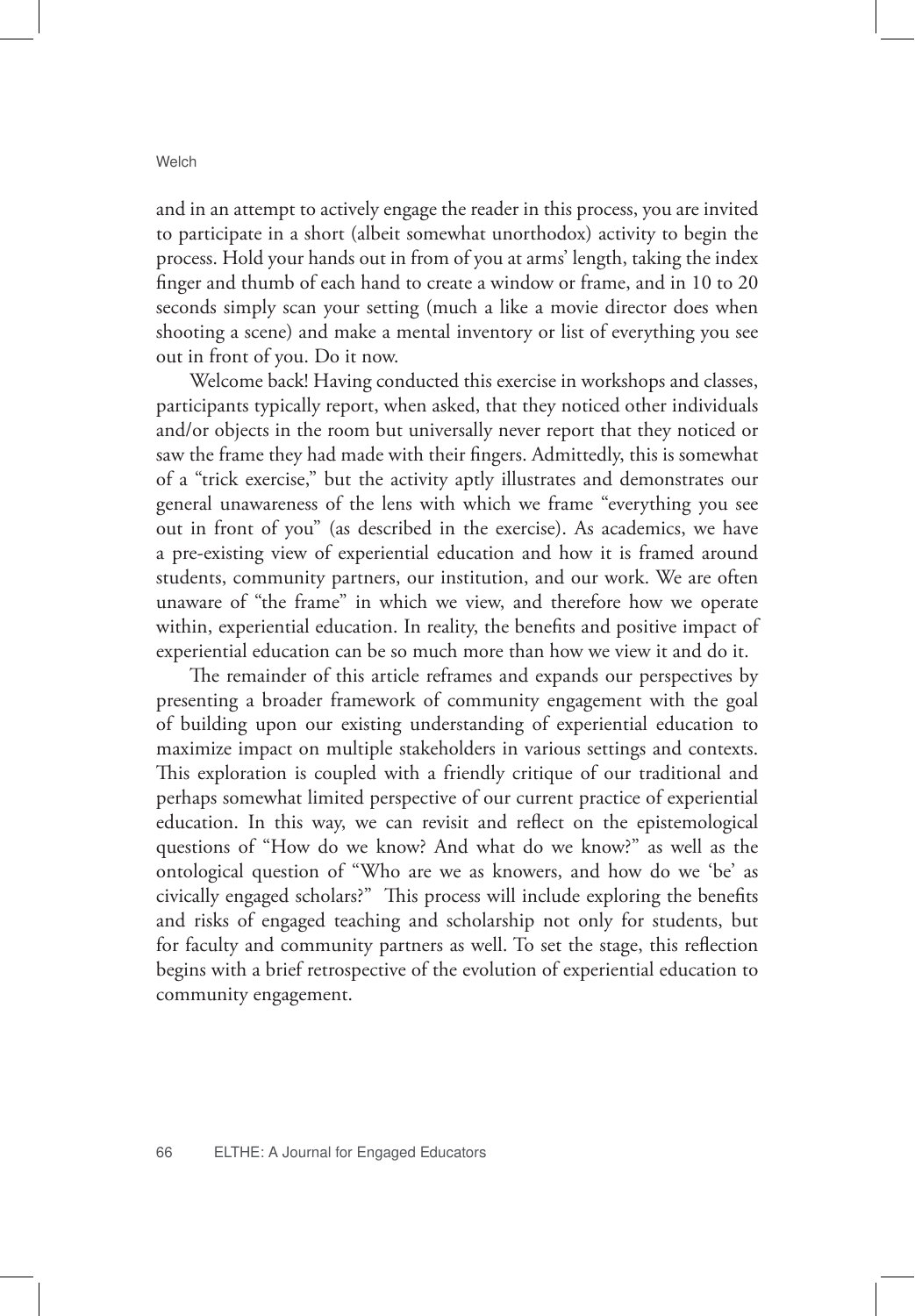## The Evolution of Experiential Education to Community Engagement

Lynn E. Swaner notes Dewey's conceptualization of learning as an active process rather than passively assimilating information. From this, a number of experiential education theories and models have emerged. David A. Kolb's model frames this active process in four steps: (1) experience; (2) reflection; (3) integration; and (4) application. Similarly, Laura Joplin (1981) develops a five-step process designed to promote learning through experience that incorporates (1) focus; (2) action; (3) support; (4) feedback; and (5) debrief. All of these models integrate knowing and experience (Swaner 2014) with the goal of fostering students' holistic well-being (Bergen-Cico & Bylander 2014). Heuristically speaking, this process promotes transformative learning in which not only is a student's cognitive ability is changed, but their attitudes and behavior are changed as well. The reflective process that facilitates this transformation is key, representing a shift from knowing to wisdom. Tobin Hart succinctly captures and describes this sequential process as consisting of five steps: (1) pursuit and accumulation of information; (2) direct application that leads to mastery of concepts; (3) integrating intuitive and analytic behavior; (4) understanding; and (5) wisdom through/by blending truth with ethics on how to "be."

Common pedagogical approaches of experiential education include field trips, observations, interviews, and field study, all of which take place outside the classroom and entail an active, engaged, hands-on learning experience. Experiential education has been widely adopted and applied within professional preparation programs in disciplines such as education, counseling, law, medicine, psychology, and social work in which students are "placed" in practicum or clinical settings to practice and demonstrate mastery of specific skills to obtain licensure for a career. Internships, like practica and clinicals, usually focus on career development rather than on the civic dimensions of student development. The National Association of Colleges and Employers (NACE) define an internship as

a form of experiential learning that integrates knowledge and theory learned in the classroom with practical application and skills development in a professional setting. Internships give students the opportunity to gain valuable applied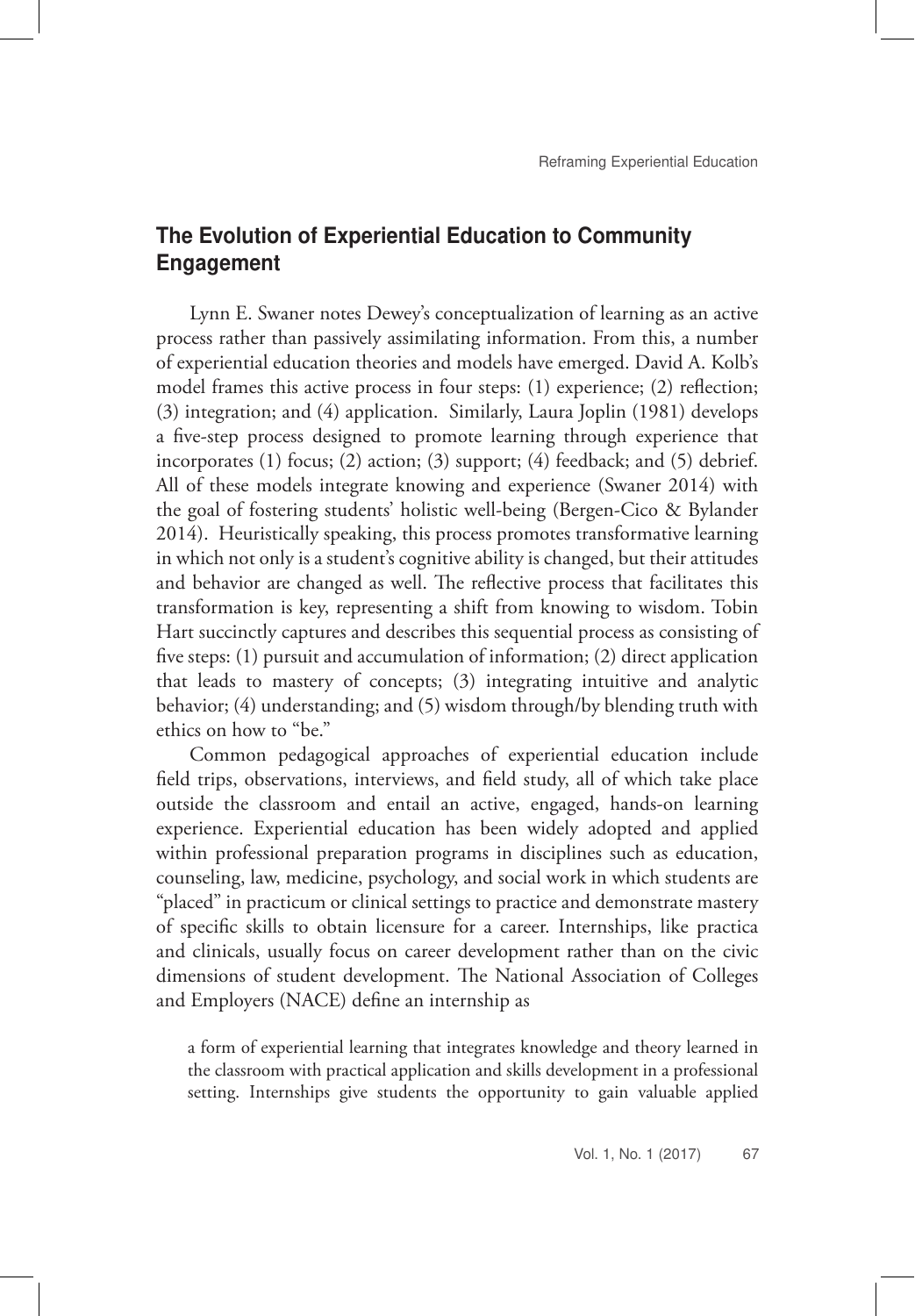experience and make connections in professional fields they are considering for career paths; and give employers the opportunity to guide and evaluate talent. (NACE)

As pedagogically valuable and beneficial as these experiential approaches might be, they are student-centric and can often be at the expense of community partners and agencies, sometimes with little to no benefit to them. Likewise, this approach of teaching and learning can have unintended consequences on students as well. As examined below, faculty must be cognizant not only of the benefits of this type of teaching and learning but of some unexpected or hidden factors that can compromise the experience as well. Conversely, the beneficial aspects of experiential education can be reframed and expanded to the benefit of multiple stakeholders, including faculty, and their institution through community engagement. These related models are compared in Table 1 and are described in detail below.

|                                                    | <b>Traditional Paradigm</b>                                                                                                                                                       | <b>Expanded Paradigm</b>                                                                                                                                                                                |  |  |
|----------------------------------------------------|-----------------------------------------------------------------------------------------------------------------------------------------------------------------------------------|---------------------------------------------------------------------------------------------------------------------------------------------------------------------------------------------------------|--|--|
| Pedagogical<br><b>Models</b>                       | Field trips/interviews<br>Practica/clinicals/student<br>teaching/capstones<br>Internships<br>Immersion experiences<br>Short-term, course-based sites                              | Service-learning<br>Community-based research<br>Living-learning community<br>Immersion experiences<br>Long-term, sustained place-based/<br>Anchor settings                                              |  |  |
| <b>Student</b>                                     | Focus on academic (career) goals<br>Transformational experiences<br>Full-time, non-working, affluent<br>background<br>Educational receptacle of factoids<br>Principle beneficiary | Academic, civic, personal, career,<br>spiritual goals<br>Transcendental experiences<br>Non-traditional, first-generation,<br>working part-time<br>Co-creator of new knowledge<br>Multiple beneficiaries |  |  |
| <b>Faculty</b>                                     | Disciplinary expert<br>Segmented academic trilogy<br>Positivist researcher on social<br>problems<br>Publications/presentations                                                    | Collaborative resource & "coach"<br>Integrated academic trilogy<br>Collaborative scholar working with<br>public scholars to reach goals<br>Publication/presentations + products                         |  |  |
| <b>Community &amp;</b><br><b>Community Partner</b> | Deficit-based model<br>Placement model<br>Unilateral academic-centric                                                                                                             | Asset-based model<br>Partner/co-educator & public<br>scholar model<br>Mutual benefit                                                                                                                    |  |  |
| Institution                                        | Center for problem solving &<br>generating new knowledge<br>Elite detachment & objectivity                                                                                        | Partner/member of ecosystem of<br>resources & knowledge<br>Academy as citizen                                                                                                                           |  |  |

Table 1. Reframing the experiential learning paradigm to the community engagement paradigm.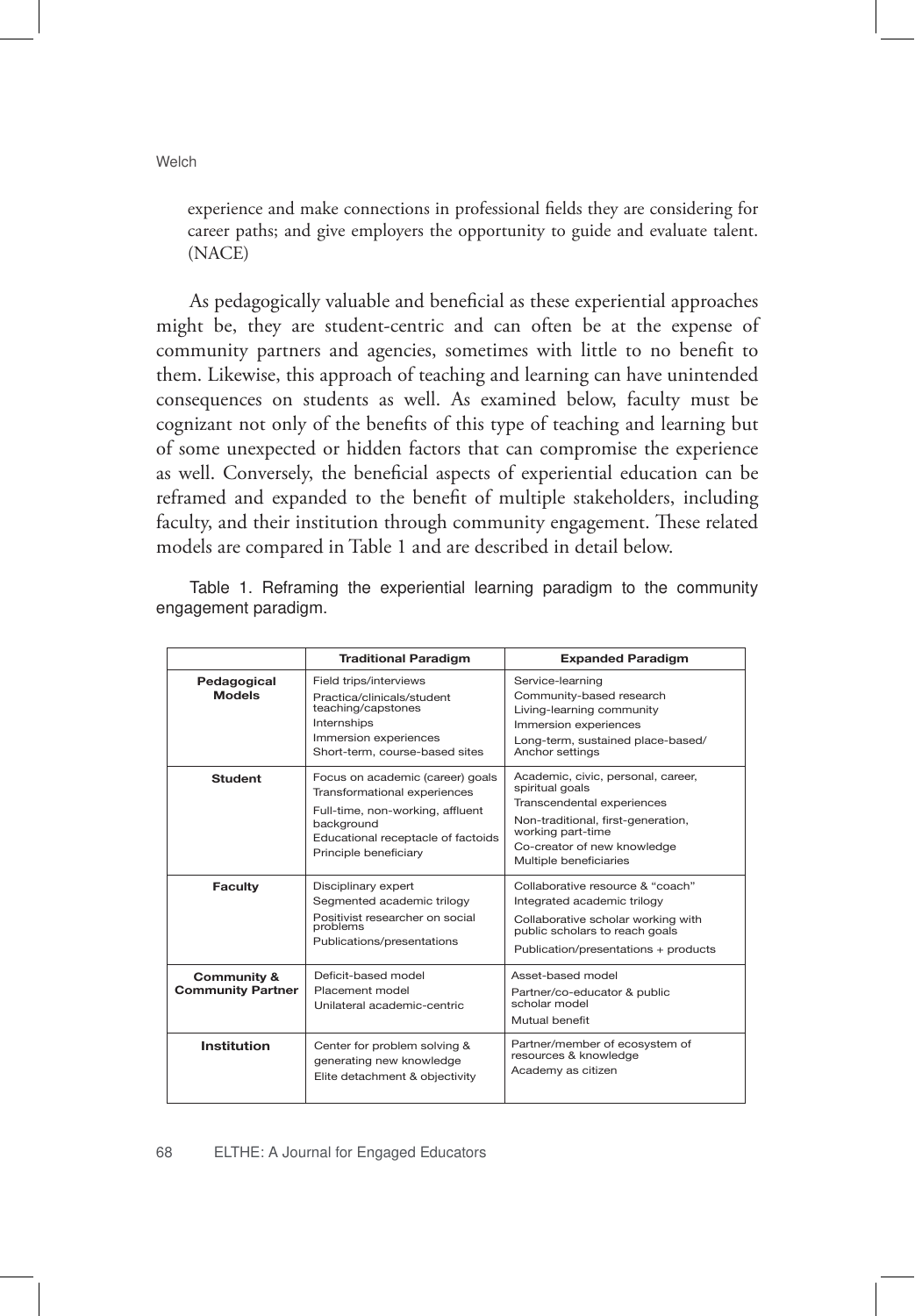### Community and Civic Engagement

The Carnegie Foundation defines community engagement as "the collaboration between institutions of higher education and their larger communities (local, regional/state, national, global) for the mutually beneficial exchange of knowledge and resources in a context of partnership and reciprocity." James C. Votruba (1996) describes it as academic undertakings that generate, disseminate, apply, and preserve knowledge that can directly benefit various groups in a variety of settings. Thomas Ehrlich (2000) succinctly characterizes civic engagement as "working to make a difference in the civic life of our communities and developing the combination of knowledge, skills, values, and motivation to make that difference" (vi).

In 2011, The Kellogg Commission enumerated seven key components of community and civic engagement: (1) responsiveness to communities; (2) respect for partners; (3) academic neutrality; (4) access to the academy; (5) integration of the academic trilogy; (6) coordination of efforts through a common agenda; and (7) utilization of assets, resources, and partner groups in the community. Likewise, the Committee on Institutional Cooperation (CIC) defines engagement as

the partnership of university knowledge and resources with those of the public and private sectors to enrich scholarship, research, and creative activity; enhance curriculum, teaching, and learning; prepare educated citizens' strengthen democratic values and civic responsibility; address critical societal issues; and contribute to the public good. (2)

In essence, community and civic engagement generate new knowledge through the integration of research, teaching, and service that benefits society (Colby 2003; Kuh 2008; Ramaley 2010). Robert G. Bringle and J. A. Hatcher (2011) summarize that engagement must reflect four characteristics: (1) it must be scholarly; (2) it must integrate teaching, research, and service; (3) it must be reciprocal and mutually beneficial; and (4) it must encompass and reflect civil democracy. In a report to the Ford Foundation, Steven Lawry, Daniel Laurison, and Jonathan VanAntwerpen (2006) note,

Civic engagement has become the rubric under which faculty, administrators, and students think about, argue about and attempt to implement a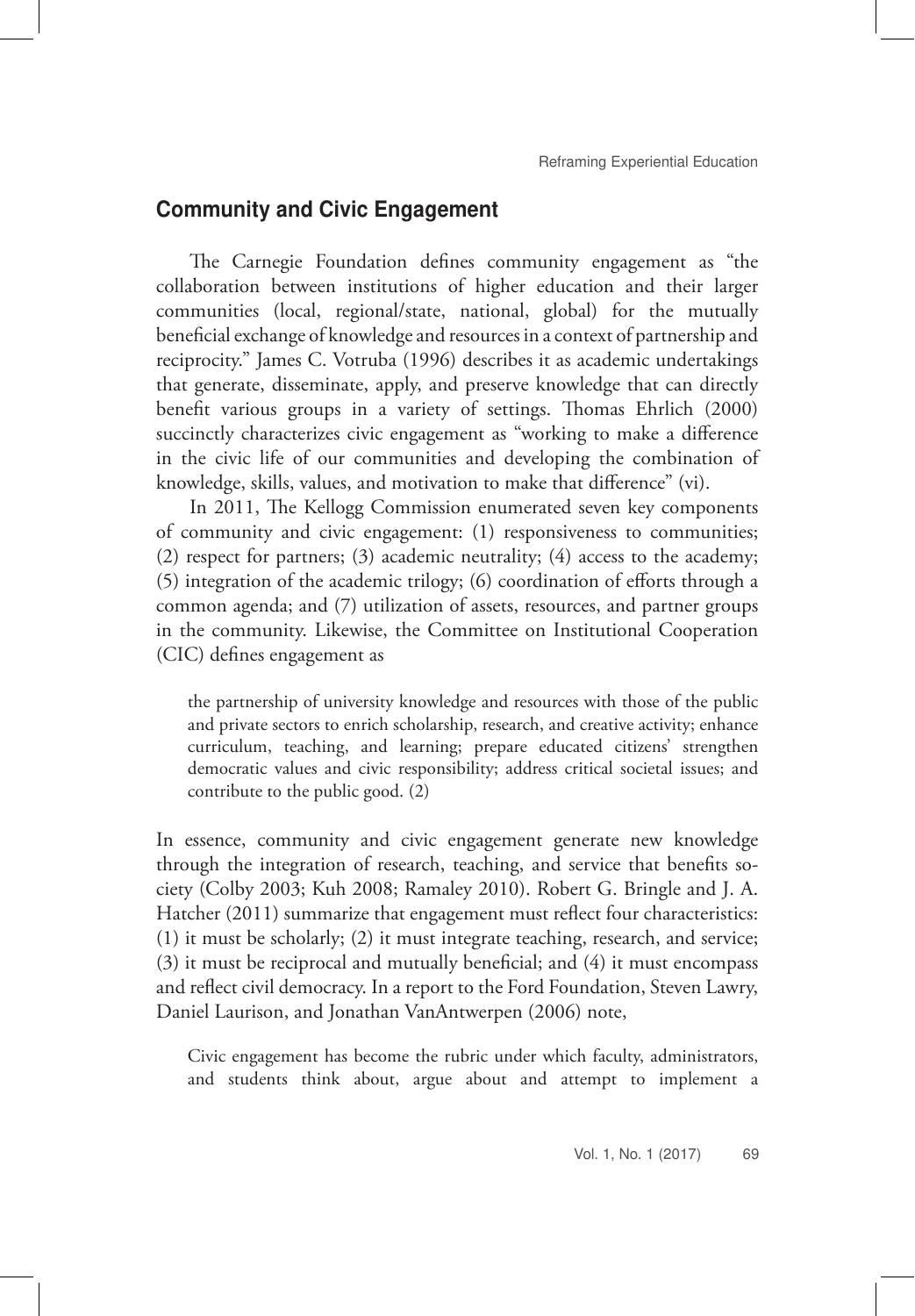variety of visions of higher education in service to society.… There is near consensus that an essential part of civic engagement is feeling responsible to be part of something beyond individual interests. (12–13)

This last point illustrates an important shift from a student-centric focus on transformative learning to a transcendental emphasis on serving others as well as oneself.

## Engaged Pedagogy

Engaged pedagogy can be thought of as various approaches of teaching and learning that reflect the tenets and components of community engagement described above. Most engaged pedagogies have been characterized by Kuh as "high impact practice" due to the transformative effect each can have on students. Common methods of engaged pedagogy include service-learning, community-based research (CBR), immersion experiences, and living-learning communities. These incorporate formal learning objectives and most often within credit-bearing courses involving the oversight and coordination of a faculty member. Engaged pedagogy also entails a partnership working with the community as co-educators to co-create new knowledge that benefits not only the student but also the community (Saltmarsh 2010). Service-learning is fundamentally different from experiential education in that it embodies and incorporates mutual benefit for the student and community partner (Jacoby 2015), whereas experiential education is generally a unilaterally beneficial activity for the student alone. The idea and practice of partnership with community engagement, rather than placement, are other key concepts that expand traditional experiential education.

#### **Partnerships vs. Placements**

Carole Beere (2009) suggests that any partnership, whether in personal relationships or other contexts such as business, consists of three key elements: (1) involvement of two or more individuals or groups; (2) a relationship shaped by mutuality; and (3) a commitment to a common purpose or goal. As academics, we must reflect and ponder to what extent these elements manifest themselves when working with agencies outside the academy. In the context of our traditional view and practice of student-centric experiential education,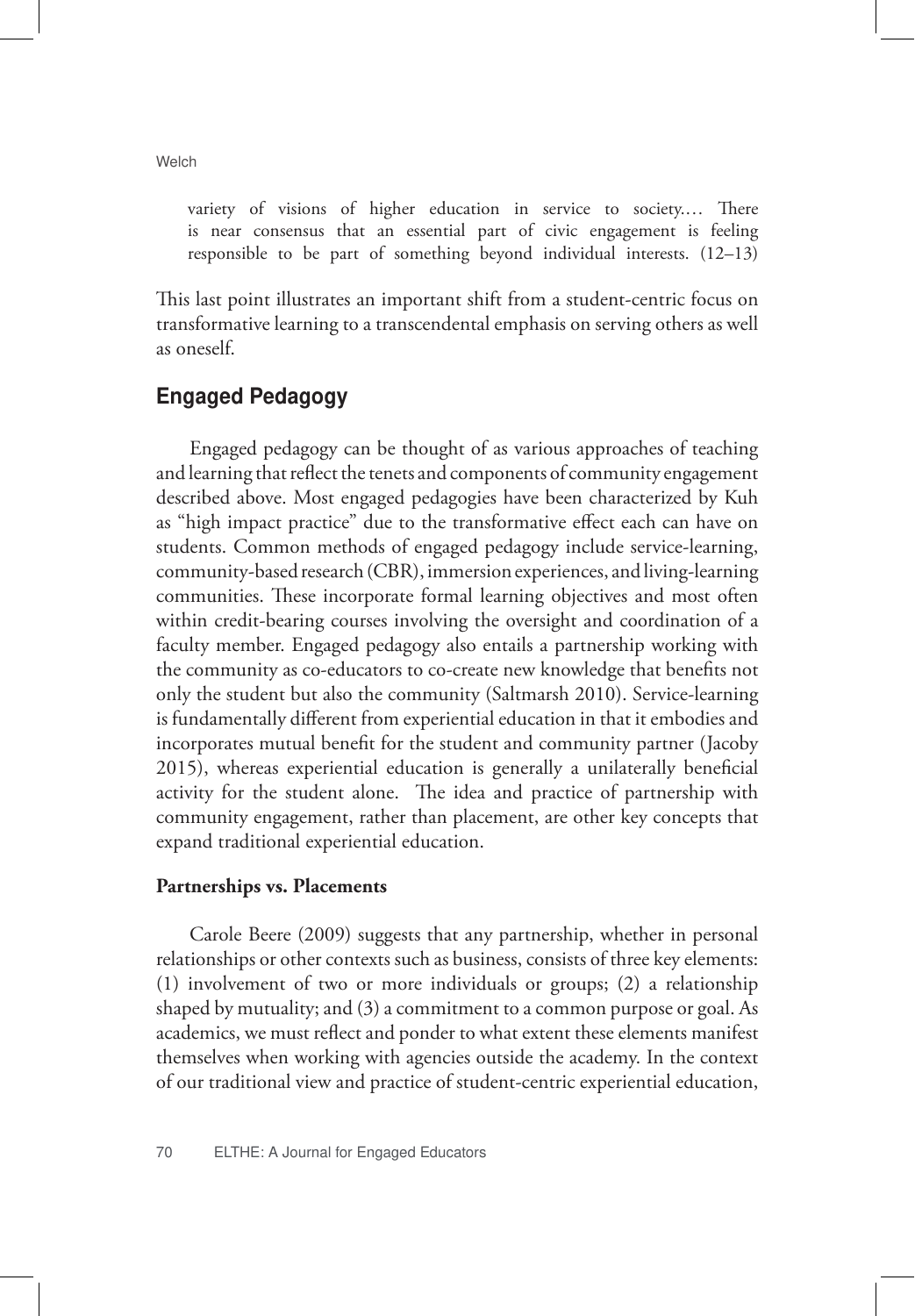it would seem apparent that, for the most part, two of these important components are missing or inherently weak. Nelda Pearson (2002) questions our assumptions regarding the true meaning of "community partners" in light of the predominant practice of "community placements." She suggests that by looking at any form of partnership, such as business partnerships or with a significant other in our personal lives, one would observe ongoing face-to-face conversation, a shared plan, resource sharing, and sustained communication. A placement model does not typically lend itself to these actions. The ethos within community engagement, however, espouses and incorporates these behaviors. In the context of community engagement, the notion and practice of partnership is contrasted with higher education's traditional "placement" approach in which students are "placed" at "sites." The Carnegie Foundation (2012) defines partnerships as "collaborative interactions with community and related scholarship for the mutually beneficial exchange, exploration, and application of knowledge, information, and resources." Saltmarsh and Hartley (2011) acknowledge that community agencies and those they serve welcome academic expertise from the academy through community-campus partnerships. They remind us, however, that it must be a democratic process that entails parity in co-creating knowledge that is mutually beneficial rather than solely for the professional advancement of scholars and students.

 Again, the key point here is to reflect on the extent to which mutuality and mutual benefit is apparent when working with community agencies. In reality, this approach can actually be an inconvenient impingement upon community organizations' operations, requiring additional time and resources. Likewise, while students may gain valuable insight and skills, it can be at the expense of many agencies that receive little or no "take away." In fact, it is often the case that individual students or teams of students fall short or fail entirely to meet the mutually agreed upon goals and expectations of the community agency. The consequence for students when this happens typically results in a lower grade, while it may have a severe detrimental impact on the operations of a community agency. In this sense, the traditional approach of experiential education may, in fact, be exploiting so-called "partners" who are simply too polite to articulate the challenges and disappointments they experienced. As such, community engagement must include ongoing conversations and true parity in the planning and implementation of community-based learning experiences as opposed to simply placing students at a site.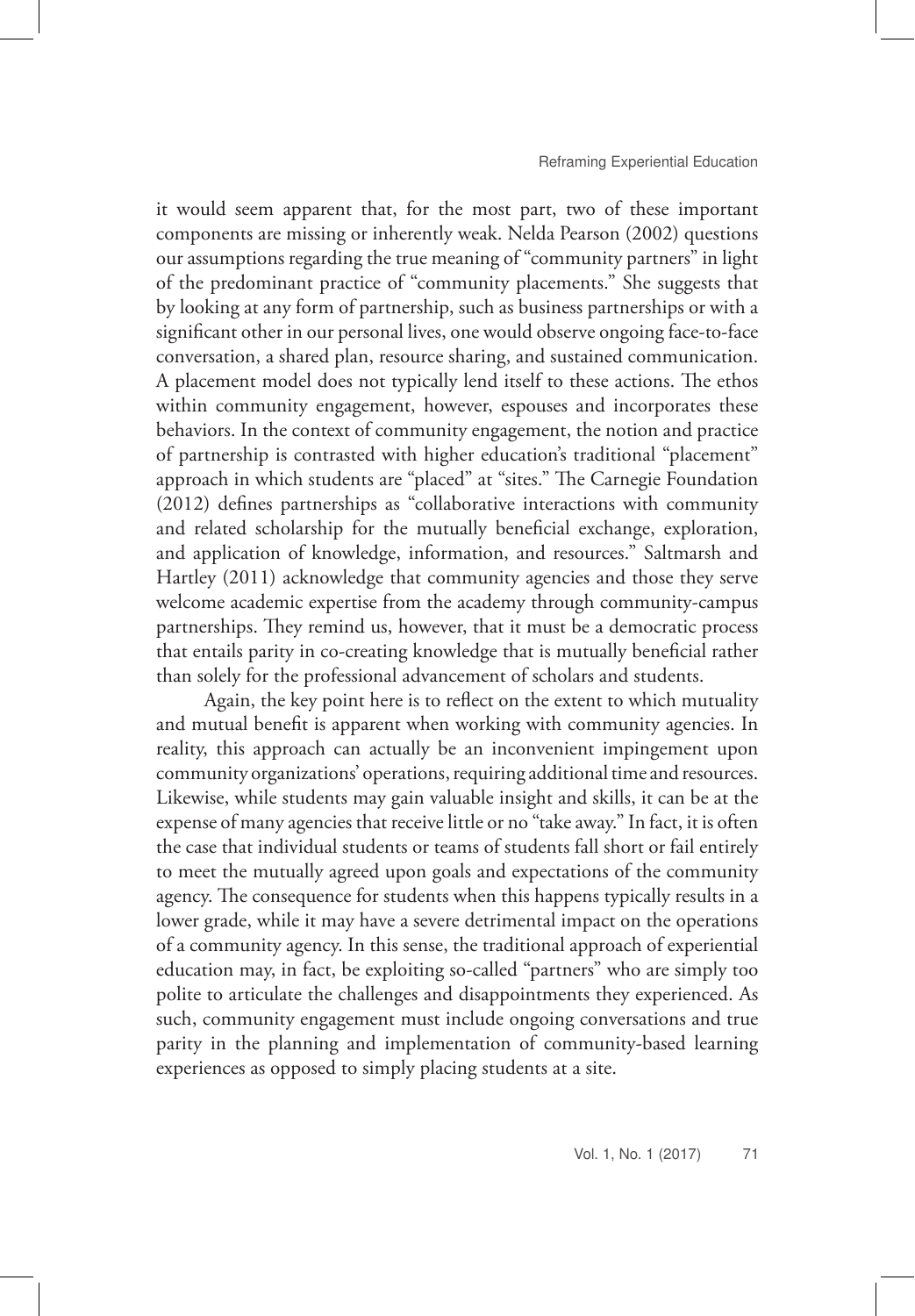## Expanding Our Perspective of Stakeholders and **Beneficiaries**

 As suggested above, experiential education is a robust approach to teaching and learning that is primarily student-centric. And while students are the main beneficiaries of this experience, they need not be the only potential beneficiary. Likewise, it is incumbent upon faculty to broaden their perspective and understanding of the student experience. This article continues by expanding our perspective of various roles, stakeholders, and beneficiaries of community engagement.

#### **Students**

Today's Millennial-generation students have grown up in a digital world that literally provides answers and information at their fingertips. As such, many equate learning with acquisition of factoids (Welch 2015). Thus, the idea of hands-on application of knowledge is somewhat counter-cultural to today's Millennial students. Conversely, today's students enjoy and even appreciate seeing the tangible results of their efforts, which lends itself nicely to product development in the course of community engagement activities. Likewise, today's students have been raised in a hyper-hygienic world in which many were shielded from failure or challenges. As such, many students have never experienced frustration or uncomfortable situations, which are inherent in experiential education and community engagement. Thus, instructors must be aware of the potential push back and distress that can occur when students are thrust into the real world with circumstances they cannot control. The principle and practice of mutual benefit embodied in community engagement may be students' first experience that transcends their own educational transformation. Students who understand the ethos of community engagement come to recognize that their educational experience is not a personal entitlement that is "all about me." In this way, the role of the student makes a significant shift from a passive receptacle of Google factoids to being a co-creator of new knowledge and activities that benefit the community as well as their own educational experience.

Related to this, and more importantly, instructors must consider how certain settings as well as the experience and circumstance within them,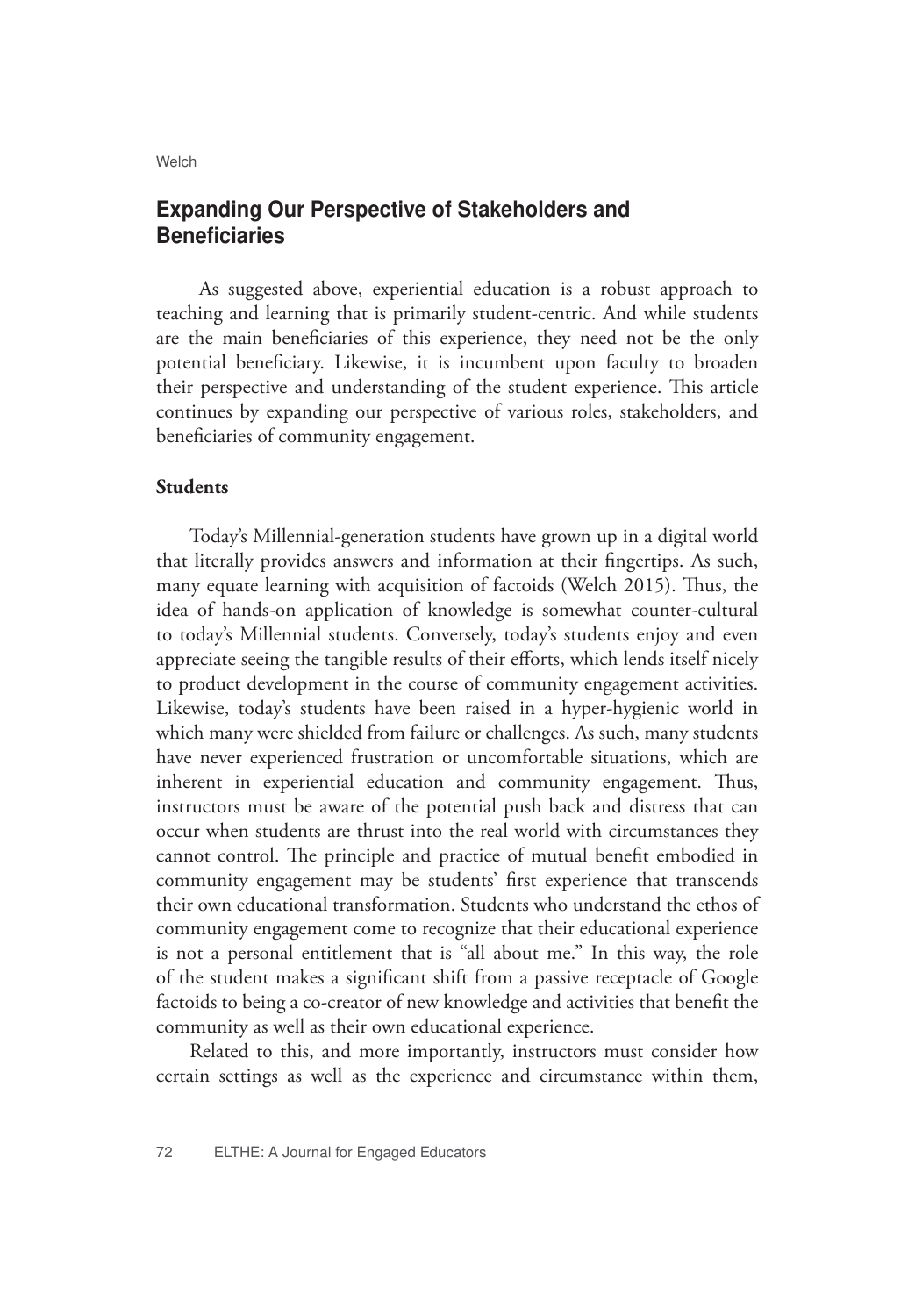influence students' identities (Dostilio & Welch, forthcoming). The dominant epistemological paradigm of academia is based on a male, Euro-American perspective. But this framework has begun to shift with the growing numbers of students and faculty from historically marginalized groups and settings. Tania D. Mitchell, David M. Donahue, and Courtney Young-Law (2012) provide a provocative perspective of service-learning as a "pedagogy of whiteness" (612) as a normative pedagogical approach that has limited, if not potentially harmful, impact on students from diverse backgrounds. They conceptualize "whiteness" as a social construct that emphasizes and imposes "cultural understandings, mores, and values of European immigrants to the United States" (614) that empower privilege and opportunities for Euro-Americans while excluding and oppressing members of other groups. Their argument can and should be expanded from a focus on service-learning to consider the other ways and lenses that are used to promote students' learning. They propose that faculty reconsider their assumptions and take a reflective stance by asking the following questions: Who are my students? How do I know? Do I imagine that students will share my assumptions about service and the community? Do I assume that students will learn what I learned or would have learned from similar experiences? Do I presume students will have the same needs as learners like me when I was a student in college? If the answer to any of these questions is yes, faculty should ask: Who might think differently? Who might have different learning needs? Faculty should then begin to design their courses, activities, and training from the perspective of meeting diverse perspectives and needs, rather than a single perspective or set of needs that is assumed to be universal (624).

Today's changing demographics also mean that many students are the first-generation in their family to attend college. This often creates a financial burden in which students must hold one or more jobs to offset the cost of college. This, in turn, creates additional challenges as students attempt to juggle attending classes, completing community-based learning experiences, studying and doing homework, and working. These dynamics require instructors to creatively explore options that allow these busy students opportunities to successfully and meaningfully participate in community engagement.

Likewise, many students come from under-resourced backgrounds and settings that are often the context and location of well-meaning community engagement learning experiences. In other words, these community sites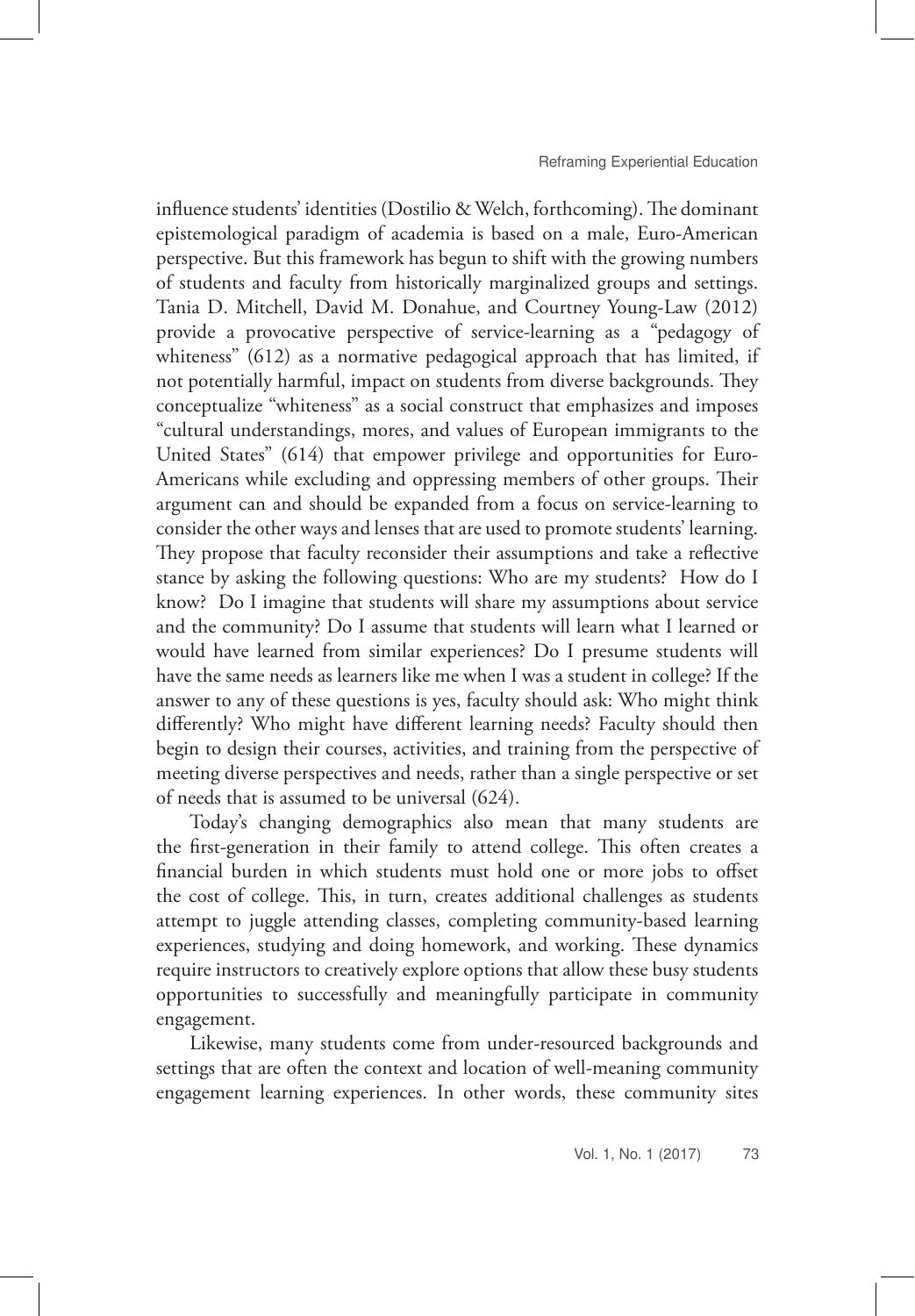and neighborhoods that are the "recipients" of service are often home to some of our students. It requires additional awareness and sensitivity on the part of the instructor to guide and navigate the activities, especially in-class reflection discussions, in respectful ways that do not create intimidating or uncomfortable circumstances for those students. This also minimizes the potential burden of having students from these settings take the role of spokesperson on behalf of a specific group to educate their peers (and perhaps the instructor) on the complexities of these settings (Mitchell, Donahue & Young-Law 2012).

#### **Community**

Traditionally, the community has been viewed in two ways through experiential education and even service-learning. One perspective, described above, is as a placement site. While potentially beneficial for students, this unilateral, student-centric approach does not necessarily reflect a partnership in which representatives from a community agency have a voice in the design and implementation of the learning experience nor in articulating their goals and aspirations for the partnership. Over time, efforts have been made to ensure that these experiences have a positive impact on the community (Blouin & Perry 2009; Schmidt & Robby 2002). Consequently, campuses and instructors have begun to broaden their perspective to view and utilize community agencies as co-educators and partners rather than mere placement sites in which outcomes still include student learning and still have a constructive impact on the community. Barbara Holland (2005) articulates best practices of campus-community partnerships that remain germane today. These include (1) explore and expand separate and common goals; (2) understand capacity, resources, and expectations of all partners; (3) reflect mutual benefit through careful planning; (4) share control of activities and decisions; and (5) continually assess process and outcomes.

A second predominant perspective of the community depicts a deficit approach, in which the community is in "need" of resources to solve "problems" it would otherwise be challenged to do or incapable of doing. In this sense, students, faculty, and the institution evoke a "charity" model that, while generally well meaning, may unintentionally perpetuate negative stereotypes and advance academia's elitism. Community partnerships within the paradigm of community engagement require a philosophical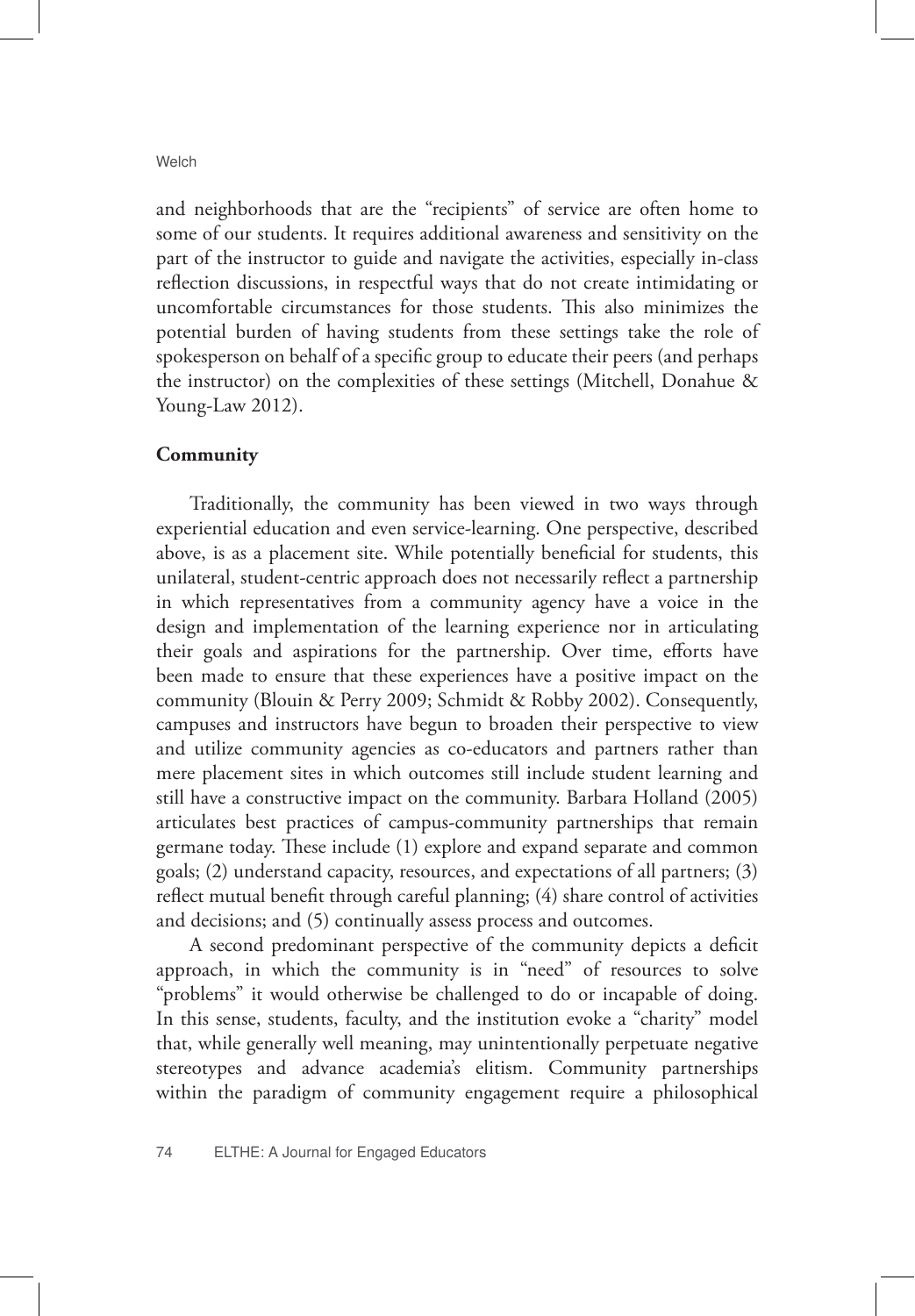and pragmatic shift from doing *for* community agencies to doing *with* these organizations (Ward & Wolf-Wendel 2000). This approach promotes capacity building and empowerment rather than perpetuating enabling behaviors in which organizations become dependent upon outside resources. In this way, faculty and students work with community partners who serve as public scholars, knowing their context and circumstances far better than academics, rather than working for them. Community engagement also manifests itself in subtle yet significant semantic and social shifts of positionality and actions in which the partnership is focused on "goals" and "aspirations" identified by the community rather than on negatively construed "needs" or "issues" that faculty have traditionally attempted to ameliorate with their scholarly expertise on behalf of the community.

At the same time, it is important to note that community engagement often places both students and faculty in settings that offer different contexts of race, class, culture, gender, sexual orientation, and educational levels requiring cultural competency and intercultural humility. Intercultural humility promotes an understanding of the social, political, cultural, and economic dynamics that impact beliefs and behaviors of members in a particular community that transcends our traditional approach of ingesting facts about different cultures and cultural practice. It requires an understanding of power and privilege through self-reflection and self-critique to recognize unintentional and intentional racism and classism that can and often occur (Ross 2011). Such an understanding affords the instructor and students the opportunity to begin to explore and gain insight into subconscious or conscious assumptions and stereotypes that may influence their behavior.

As an alternative approach, instructors must incorporate and demonstrate an asset-based approach to frame any and all community-based teaching and learning. This approach depicts the community as "public scholars" who can make a meaningful contribution to the overall learning experience rather than assume the role of a passive recipient of charity provided by college students and instructors. The community is given a voice as co-educators, as guest speakers and facilitators in the community setting, while students apply what they are learning from class.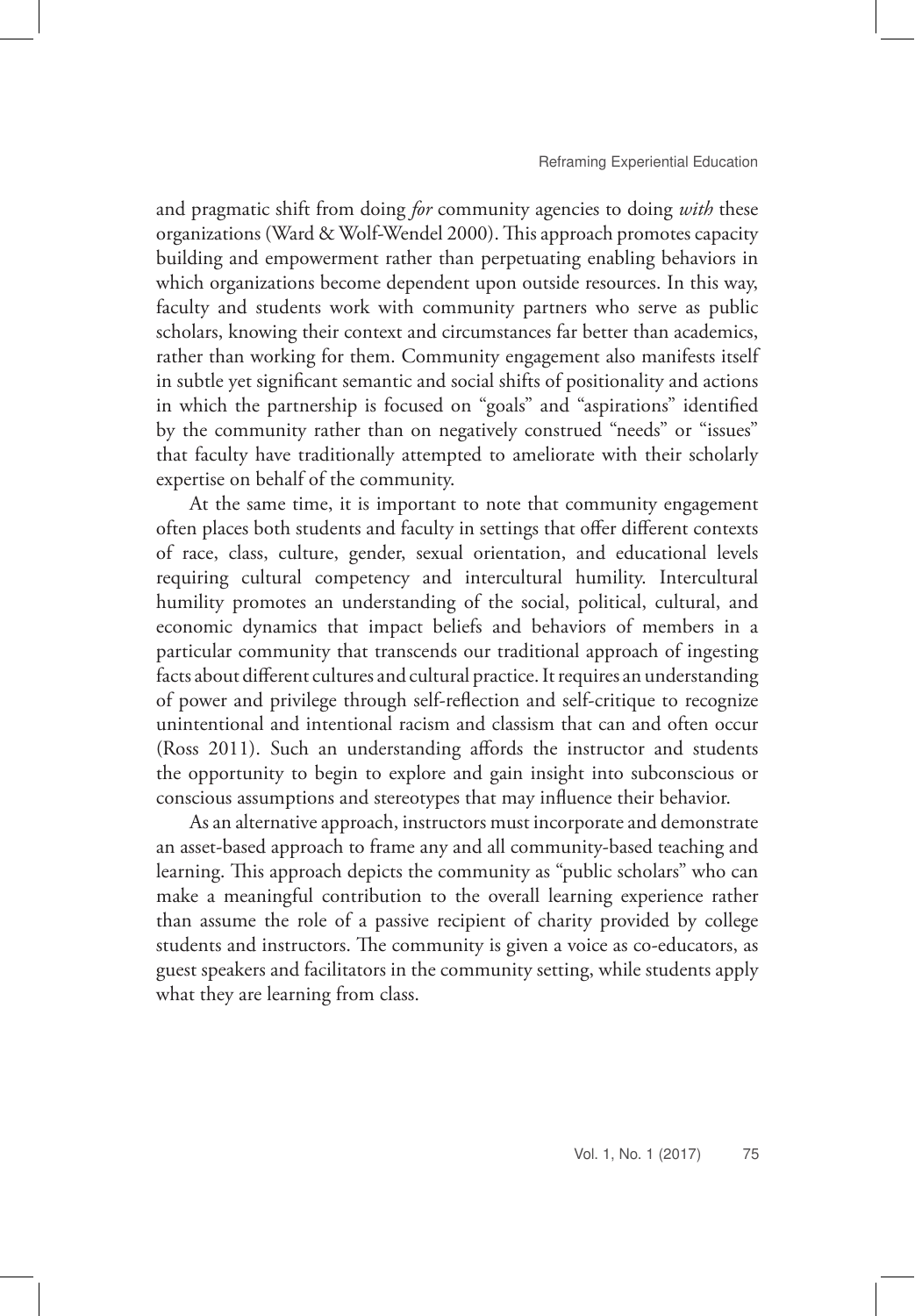#### **Faculty**

The traditional epistemological paradigm within higher education can be characterized as a disciplinary-based expert model that creates technical and disciplinary specializations (Saltmarsh & Hartley 2011). This model manifests itself as separate components of the academic trilogy: research, teaching, and service that are rarely integrated (see Figure 1). Faculty research and teaching are tied to a discipline rather than to the broader public purpose of higher education. Consequently, faculty have traditionally had greater affiliation and loyalty to their discipline in what Ira Harkavy and Matt J. Hartley (2012) characterize as "disciplinary guildism" than to what is described below as the public purpose of higher education.





Note: Retrieved from Welch, *Engaging Higher Education: Purpose, Platforms, and Programs* and reprinted with permission from the publisher.

76 ELTHE: A Journal for Engaged Educators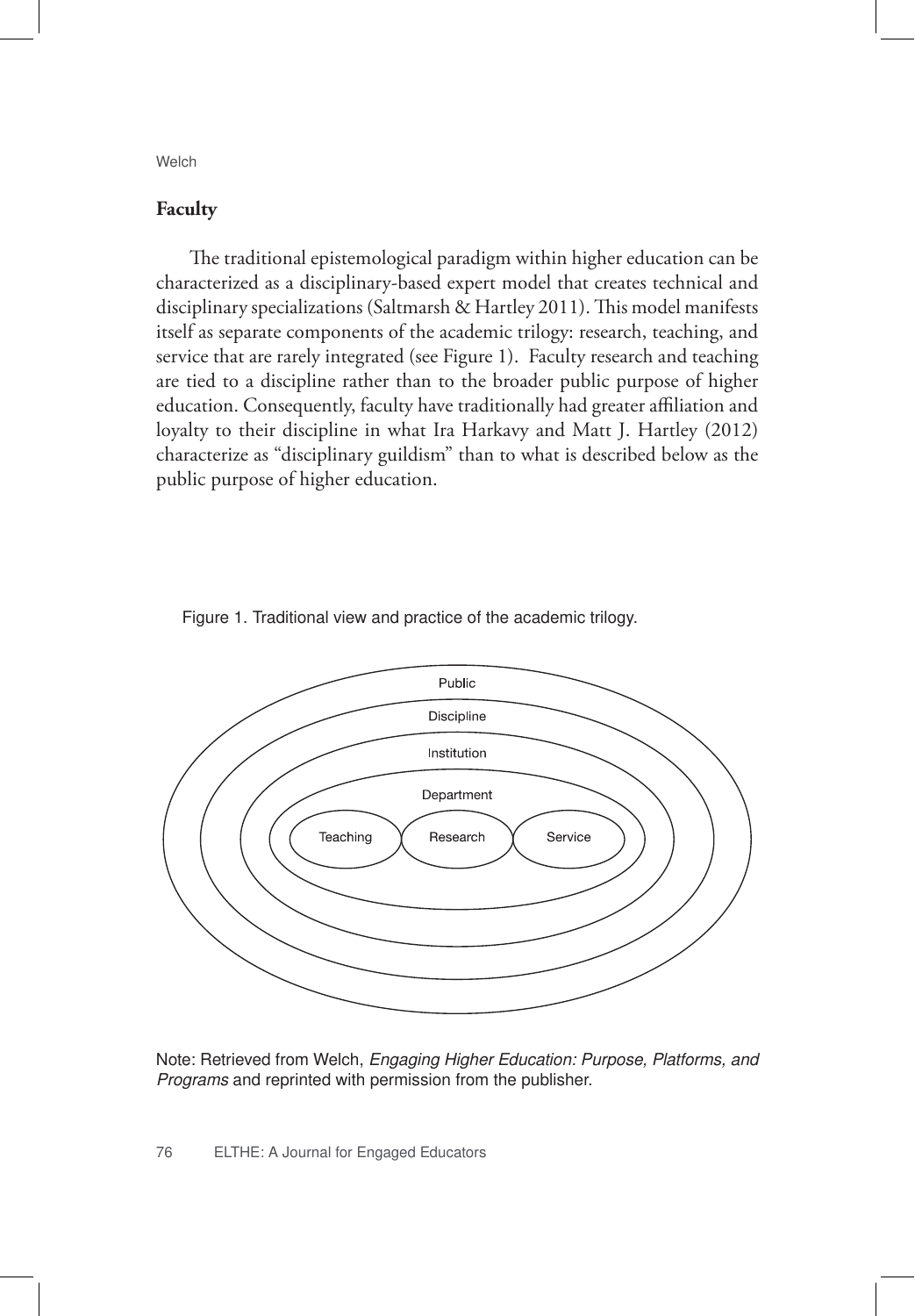While a disciplinary lens is useful, important, and even necessary to create new knowledge, the pervasive practice of exclusively creating new knowledge for the intellectual benefit of a disciplinary field alone, coupled with the individual professional advancement of a scholar to achieve tenure, does little to promote the public purpose of higher education in serving others outside the ivory tower. Nancy Cantor and Peter Englot (2014) propose a shift from disciplinary silos to public scholarship that is collaborative in nature and serves the community as well as the disciplinary agendas of faculty and institutions. In this way, we continue the reframing process posited in this article to expand faculty identity from a narrow disciplinary identity to an integrated epistemic and ontological approach to "know" and to "be" as civic scholars and partners who promote democratically co-created knowledge and products that serve not only our students and disciplines, but society as well (Saltmarsh 2010).

An alternative paradigm of engaged scholarship and epistemology does not reject scholarly, disciplinary knowledge. Instead, it includes reciprocity in the co-creation of knowledge through relationships and activities that allow faculty, researchers, students, and civic leaders to experiment, discover, and learn while developing and applying democratic principles and values (Hoyt 2011). It also encourages faculty to shift from a traditional perception and practice of separating research, teaching, and service to an integration of the three in which students, the community, the discipline, and the institution are the beneficiaries of the community engagement activities (see Figure 2). In this way, faculty are encouraged to write about, publish, and present their use of engaged teaching and learning in the literature and professional conferences within the scholarship of teaching and learning. This also expands their scholarly service beyond traditional citizenry within the institution through committee or shared governance work or within their discipline through membership on editorial review boards or professional associations. This process also serves the community at large by using the academic and scholarly mission to facilitate capacity building in the community.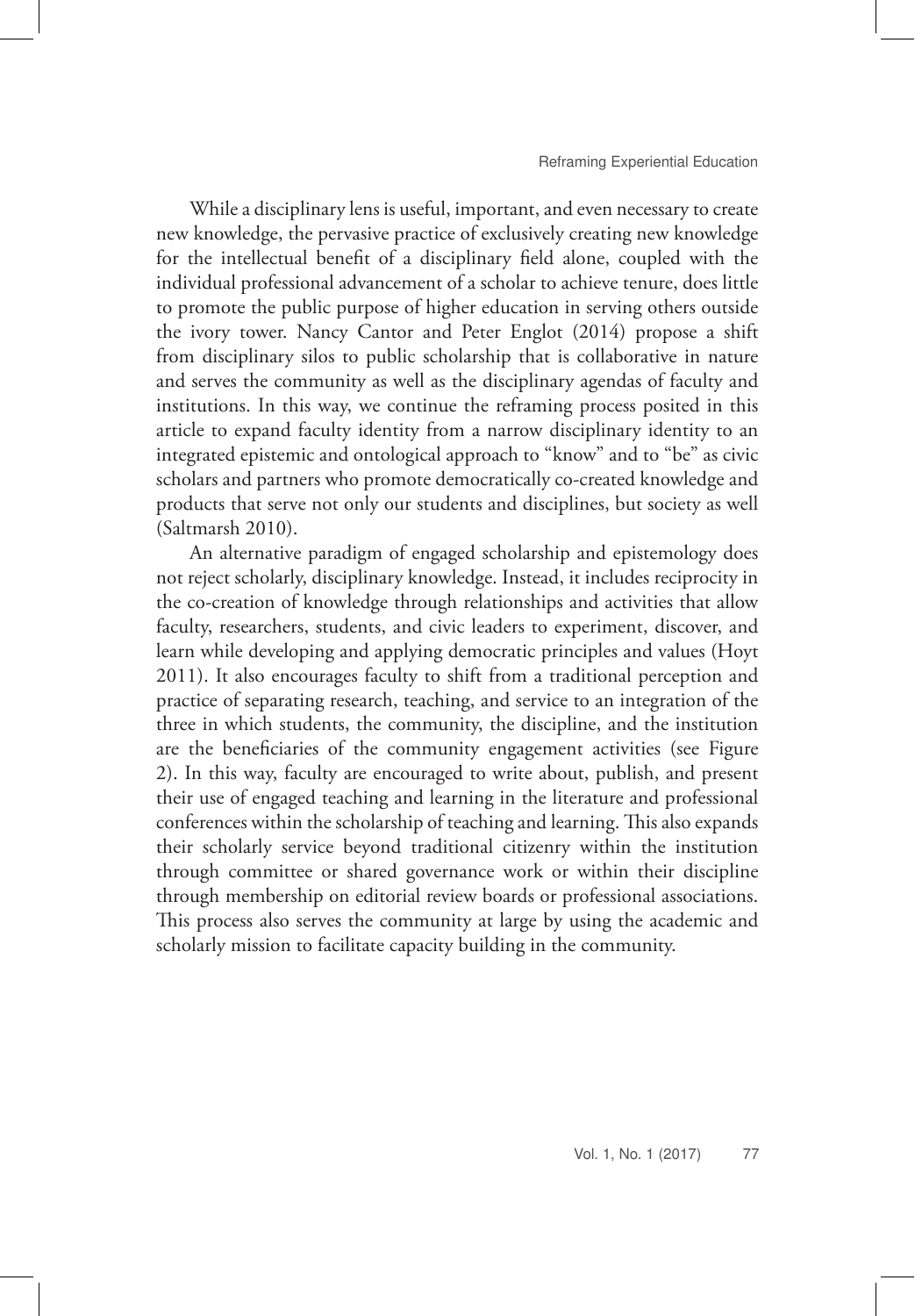Figure 2. Engaged epistemology integrating research, teaching, and service for multiple beneficiaries.



Note: Retrieved from Welch, *Engaging Higher Education: Purpose, Platforms, and Programs* and reprinted with permission from the publisher.

It is important to note, however, that engaged scholarship is not synonymous with other active, participatory types of scholarly inquiry commonly practiced as anthropology or ethnography, as these incorporate a positivist, unilateral approach to make scholarly contributions to a discipline. Engaged scholarship makes a contribution to a specific discipline as well as to the community. This approach embodies the democratic ethos of the movement, described by John Saltmarsh (2010), reflecting teaching and/or research that incorporates methodologies that incorporate Ernest L. Boyer's (1997) notion of using the rich knowledge and resources of higher education to address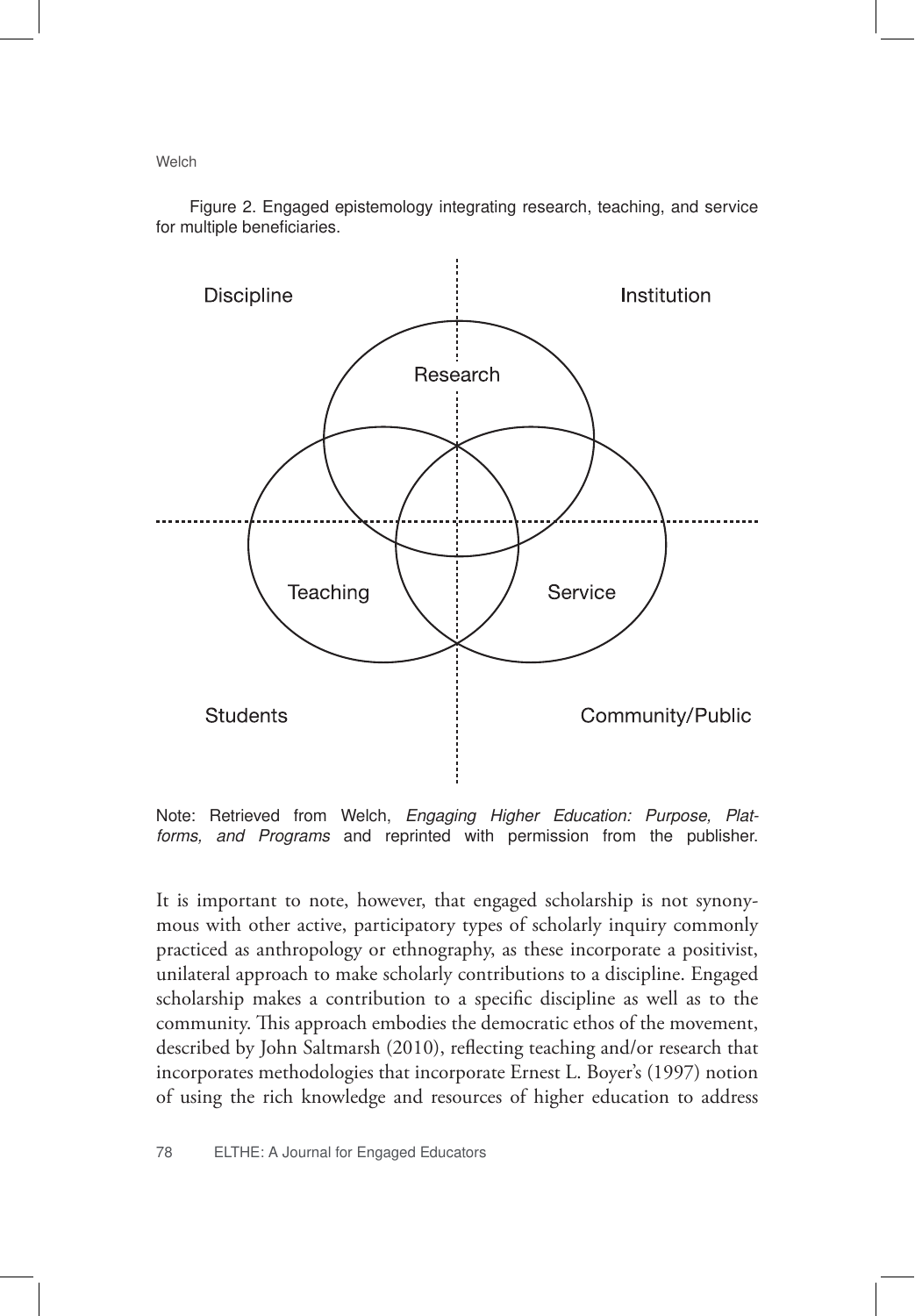social and community needs through the scholarship of application and the scholarship of teaching. Barbara Holland (2005) characterizes engaged scholarship as

[F]aculty work that connects the intellectual assets of the institution to public issues such as community, social, cultural, human, and economic development. Through engaged forms of teaching and research, faculty apply their academic expertise to public purposes, as a way of contributing to the fulfillment of the core mission of the institution.

Similarly, Andy Furco (2005) describes engaged scholarship as a form of teaching and scholarship that integrates academic work in response to community issues:

Engaged scholarship research is done with, rather than for or on a community an important distinction. The research produces knowledge that is beneficial to the discipline as well as the community. Engagement creates a porous and interactive relationship between the academy and the community. The advantage to the community is that research draws upon community knowledge, reflects their concerns better, and ultimately yields a practical benefit. The benefit to the academy is that research agendas and methodologies are broadened to include critical questions that cannot be addressed without community engagement. (10)

Finally, Lou Anna Kimsey Simon (2011) argues that engaged scholarship,

[c]ontinually pushes the boundaries of understanding that is at the frontier of relevancy, innovation, and creativity; that is organized and openly communicated to build capacity for innovation and creativity; that creates energy, synergy, and community independence to assess projects and processes, providing a reason and a capacity to gain new knowledge; and that is accessible across the chasms of geographic boundaries and socio-economic situations. (115)

The implications of this approach require faculty to broaden their perspective from students as being the only focus of experiential learning to including integration of teaching, research, and service in the form of engaged scholarship and pedagogy in ways that will benefit their discipline and the community as well. Such an approach also integrates teaching, scholarship, and service.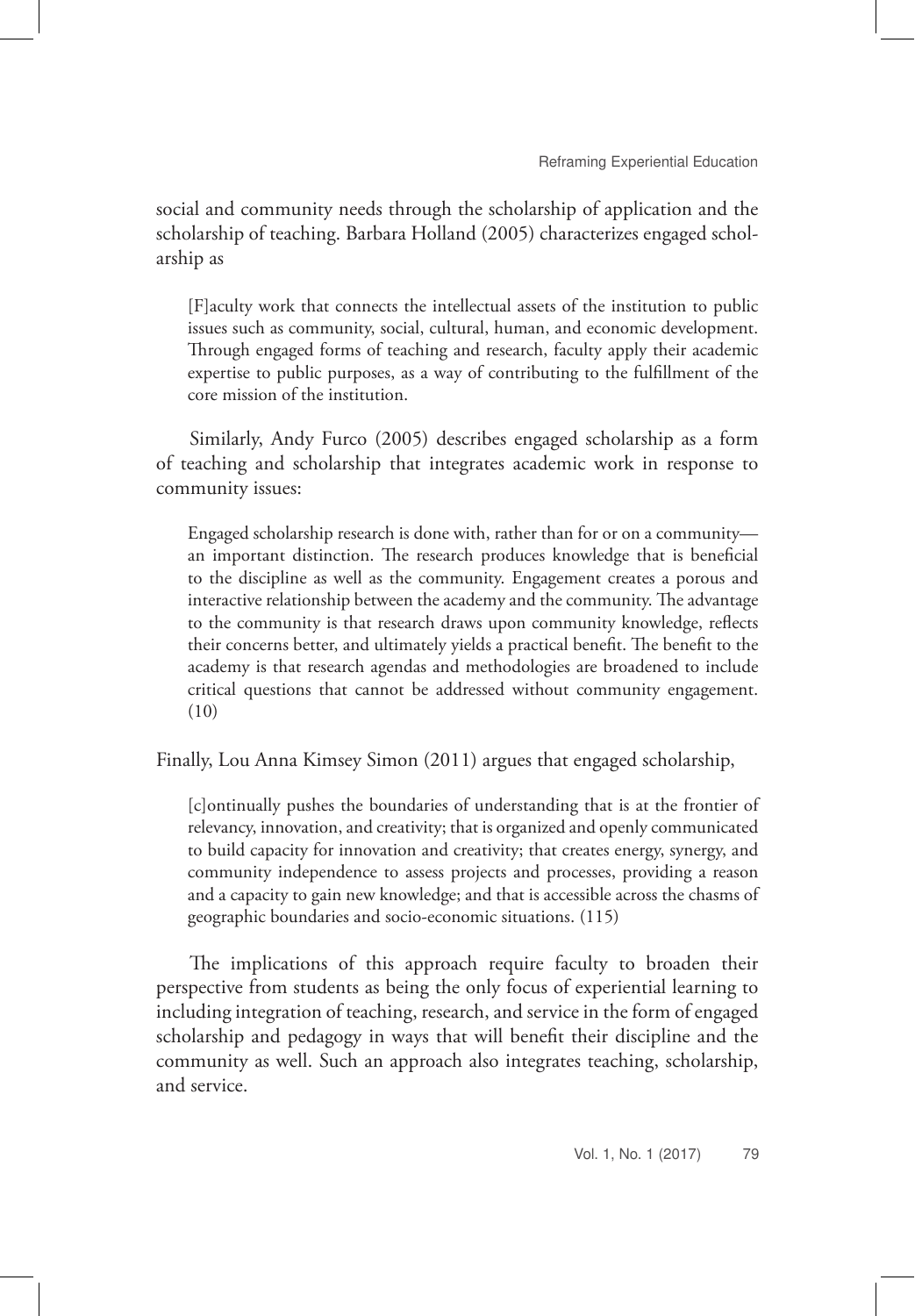**Institution**

Finally, we expand our perspective by including the institution as a key stakeholder and beneficiary of community engagement that brings the academy back to its original public purpose. We are reminded that the idea and practice of community engagement is not new. American higher education is grounded on the public purpose to prepare young adults to be meaningful and contributing members of a just and democratic society (Harkavy 2004; Hartley 2011). Early colonial colleges were affiliated with various Protestant denominations dedicated to promoting the common good. Harkavy notes the Morrill Act of 1862, which created land-grant universities that were, by design, a form of outreach to rural communities to advance education, democracy, and agricultural science. In 1903, the University of Wisconsin implemented the "Wisconsin idea" to make "the boundaries of the university … the boundaries of the state" by utilizing academic resources to serve the lives of the state's citizens (Stark 1996, 2–3).

Urban universities also embraced their public purpose. President Daniel C. Gilman, President of Johns Hopkins University, envisioned American universities taking a significant role in alleviating poverty, ignorance, bigotry, poor health, fraud, and political corruption during his inaugural address in 1876. Other urban universities, such as the University of Chicago, Columbia University, and the University of Pennsylvania, also developed innovative educational programs designed to reflect Dewey's conceptual tenets to promote a democratic society (Harkavy 2004; Hartley 2011). Over one hundred years later, Boyer (1997) conceptualized the academy as citizen, stating, "The scholarship of engagement means connecting the rich resources of the university to our most pressing social, civic, and ethnic problems.… Campuses should be viewed by both students and professors not as isolated islands, but as staging grounds for action" (92). Through community engagement, institutions of higher education return to and stay true to their original public purpose. But this work is not limited to an altruistic purpose.

It is important to remember the mutually beneficial nature of community engagement, whereby the institution also reaps rewards from this work. At a macro level, prestige and recognition is afforded to colleges and universities through the Carnegie Foundation classification for Community Engagement and the President's Honor Roll for Community Engagement. Several extramural

**Welch**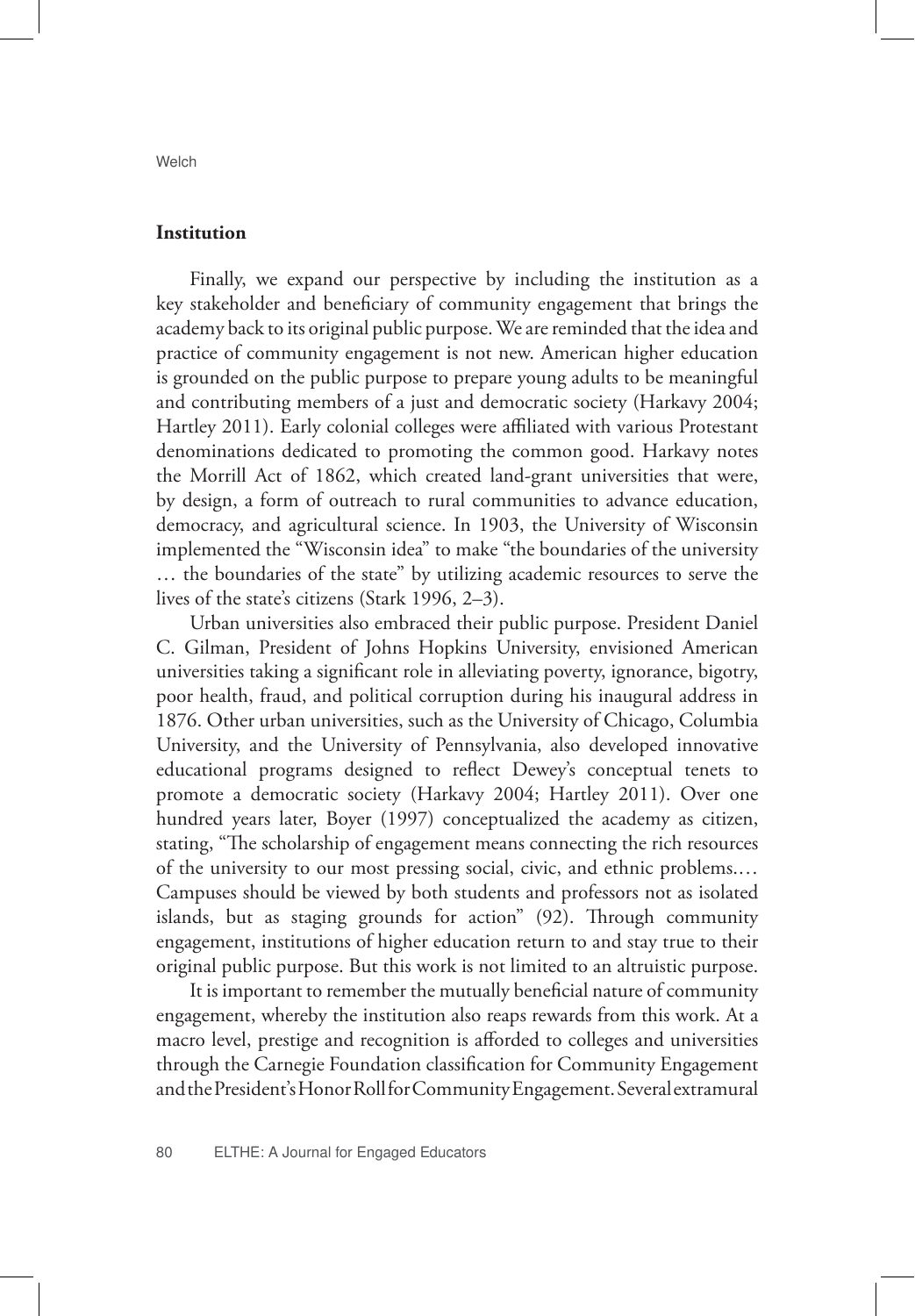funding agencies and foundations support community engagement, which can result in additional financial resources for the institution. For example, the Center for Communication and Community Engagement announced grant awards from the National Science Foundation focused on developing technologies for public engagement. At a local level, intentional and welldesigned community engagement improves the relationship between the academy and the community. Robert M. Hollister (2014) argues there is a strategic demonstration of and commitment to robust teaching and learning methods that resonate with the general public, families, and students. Finally, from a pragmatic perspective, a recent study by the Higher Education Research Institute (HERI) at UCLA reported that community engagement resonates with faculty from diverse and marginalized backgrounds (Eagen et al. 2014). Similarly, the National Science Foundation sponsored a white paper on advancing equity in science, technology, engineering, and mathematics (STEM) through higher education-community engagement (Harkavy, Cantor & Burnett 2015). Institutions can trumpet their commitment and resources to promote community engagement in ways that will attract a more diverse faculty. This is commensurate with Harley F. Etienne's (2012) assertion that promoting community engagement facilitates recruitment of a diverse young professoriate as well as demonstrates an institutional concern and commitment to the well-being of the community.

## Conclusion

This discussion began by acknowledging and celebrating the rich history and impact of experiential education. A robust approach to experiential education can and does have a profound transformative impact on students. This narrative also acknowledged that we have a tendency to view the world, and how we act in it, from a narrow perspective. Therefore, the purpose of this article was to broaden and expand our traditional perspective of experiential education beyond professional preparation and community service to incorporate principles and practices of community engagement, as summarized below in Table 2.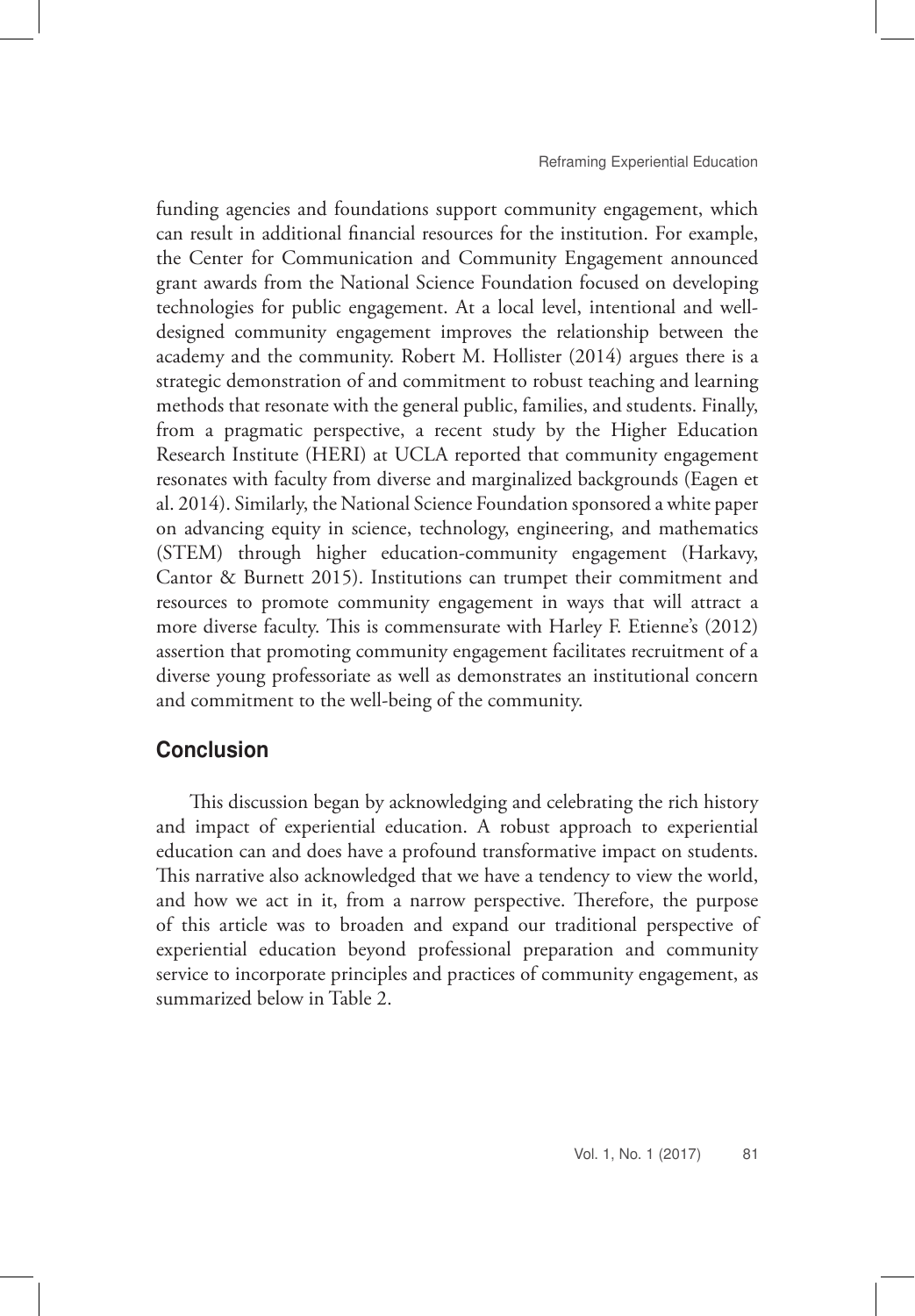|                                | <b>Experiential</b><br>Education                                                                                 | Professional<br>Preparation                                                                                                        | Community<br>Involvement                                                                                            | <b>Civic/Community</b><br>Engagement                                                                                                   |
|--------------------------------|------------------------------------------------------------------------------------------------------------------|------------------------------------------------------------------------------------------------------------------------------------|---------------------------------------------------------------------------------------------------------------------|----------------------------------------------------------------------------------------------------------------------------------------|
| Conceptual<br><b>Framework</b> | Working in                                                                                                       | Working to                                                                                                                         | Working for                                                                                                         | Working with                                                                                                                           |
| Who                            | Undergraduate<br>students                                                                                        | Pre-professionals<br>(teachers, social<br>workers, health<br>care providers,<br>counselors)                                        | Students +<br>faculty $+$<br>community<br>partners                                                                  | Citizen-students +<br>citizen-scholars +<br>community<br>partners                                                                      |
| What                           | Student-centered<br>learning                                                                                     | Student-centered<br>assimilating and<br>demonstrating<br>mastery of<br>specific skills                                             | Working to<br>address<br>community<br>issues while<br>learning &<br>teaching                                        | Empowering<br>community +<br>educating<br>students $+$<br>contributing new<br>knowledge                                                |
| Where                          | Labs and/or<br>authentic settings                                                                                | Clinical and/or<br>authentic settings                                                                                              | Community<br>settings and/or<br>anchor<br>institutions                                                              | Community<br>settings $+$<br>anchor insitutions                                                                                        |
| When                           | Semester(s)                                                                                                      | <b>Semesters</b><br>throughout<br>academic year                                                                                    | Academic year<br>and/or summer                                                                                      | Academic year<br>and/or summer                                                                                                         |
| Why                            | Earn a grade<br>and/or degree                                                                                    | Earn a license.<br>certificate, and/or<br>credential +<br>degree                                                                   | Promote<br>common good<br>while meeting<br>educational<br>qoals + earn a<br>degree                                  | Promote agency +<br>develop citizen<br>professionals +<br>create + earn a<br>$degree +$<br>disseminate new<br>knowledge                |
| How                            | Curriculum<br>and/or objec-<br>tives defined &<br>outlined by<br>expert faculty for<br>students to<br>experience | Supervised<br>practical/clinicals<br>in authentic<br>settings + intern-<br>ships for student<br>to practice<br>professional skills | Service learning<br>$+$ CBR $+$<br>immersion<br>experiences +<br>internships<br>through<br>place-based<br>education | Democratic<br>co-creation of<br>goals, content,<br>process based on<br>sound theory +<br>community<br>organizing $+$<br>knowledge base |

Table 2. Conceptualizing the evolution of community engagement.

Note: Retrieved from Welch, *Engaging Higher Education: Purpose, Platforms, and Programs* and reprinted with permission from the publisher.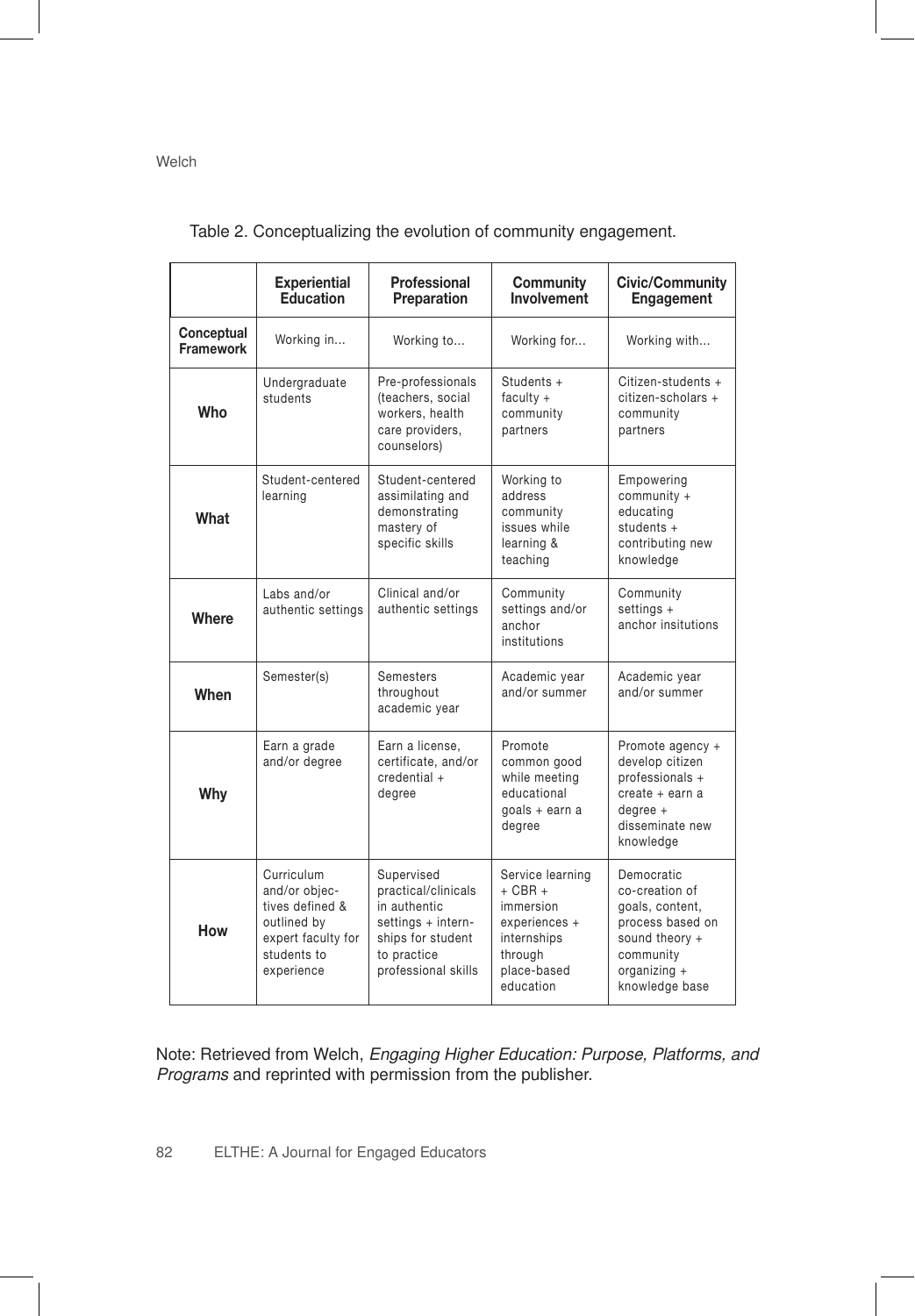By expanding our perspective, we see that students are not the only beneficiaries of the experience. Likewise, a wider perspective also provides insight into the challenges and potential detrimental impact our traditional view and practice could have. This, in turn, allows us to see and utilize our students, community partners, and even our institutions in new and constructive ways. So this article concludes not by admonishing or dismissing experiential education but rather with an invitation to take it to another level.

### References

- Beere, Carole. 2009. "Understanding and Enhancing the Opportunities of Community-Campus Partnerships." In *Institutionalizing Community Engagement in Higher Education: The First Wave of Carnegie Classified Institutions*, edited by L.R. Sandmann, C.H. Thornton, and A.J. Jaeger, 55–64. San Francisco, CA: Jossey-Bass.
- Bergen-Cico, Dessa, and Joyce A. Bylander. 2014. "Reuniting the Often Neglected Aims of Liberal Education: Student Well-Being and Psychosocial Development." In *Transforming Undergraduate Education: Theory That Compels and Practices That Succeed*, edited by D.W. Harward, 91-108. Lanham, MD: Rowman & Littlefield.
- Blouin, David, and Evelyn M. Perry. 2009. "Whom Does Service-Learning Really Serve? Community-Based Organizations' Perceptions on Service-Learning." *Teaching Sociology* 37, no. 2: 120–35.
- Boyer, Ernest L. 1997. S*elected Speeches: 1979-1995*. Princeton, NJ: Carnegie Foundation for the Advancement of Teaching.
- Bringle, Robert G., and J. A. Hatcher. 2011. "Student Engagement Trends Over Time". In *Handbook of Engaged Scholarship: Contemporary Landscapes, Future Directions: Vol. 2. Community-Campus Partnerships*, edited by H. E. Fitzgerald, C. Burack, and S. D. Seifer, 411–30. East Lansing, MI: Michigan State University Press.
- Cantor, Nancy, and Peter Englot. 2014. "Civic Renewal of Higher Education through Renewed Commitment to the Public Good." In *Civic Engagement, Civic Development, and Higher Education, In Bringing Theory to Practice Series*, edited by J. N. Reich. Washington, DC: Bringing Theory to Practice.
- Carnegie Foundation for the Advancement of Teaching. 2012. *Community Engaged Elective Classification*. http://classifications.carnegiefoundation.org/descriptions/ community\_engagement.php
- CIC Committee on Engagement. 2005. *CIC Reports: Engaged Scholarship: A Resource Guide*. Rev. Nov. 29, 2005. http://btaa.org/docs/default-source/technology/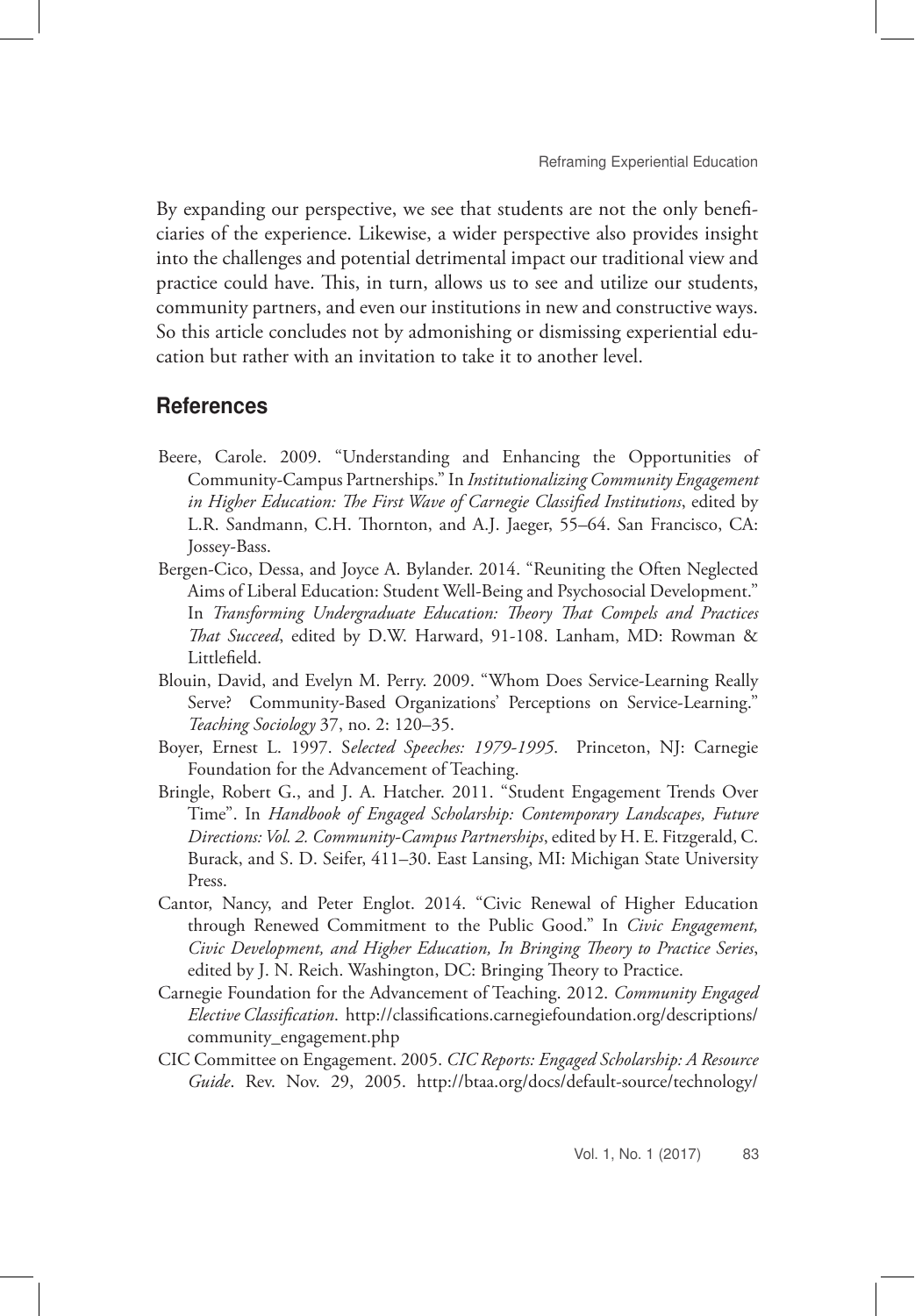engaged\_scholarship.pdf.

- Colby, Anne. 2003. *Educating Citizens: Preparing America's Undergraduates for Lives of Moral and Civic Responsibility*. San Francisco, CA: Jossey-Bass.
- Dewey, John. 1938. *Experience and Education*. Indianapolis, IN: Kappa Delta Pi.
- Dostilio, L., and Marshall Welch. Forthcoming. *The Community Engagement Professional's Guidebook*. Sterling, VA: Stylus Publishing.
- Eagan, M. Kevin, Ellen Bara Stolzenberg, Jennifer Berdan Lozano, Melissa C. Aragon, Maria Ramirez Suchard, and Sylvia Hurtado. 2014. *Undergraduate Teaching Faculty: The 2013–2014 Faculty Survey*. Los Angeles, CA: Higher Education Research Institute, UCLA.
- Ehrlich, Thomas. 2000. *Civic Responsibility and Higher Education*. Phoenix, AZ: Oryx Press.
- Etienne, Harley F. 2012. *Pushing Back the Gates: Neighborhood Perspectives on University-Driven Revitalization in West Philadelphia*. Philadelphia, PA: Temple University Press.
- Furco, Andy. 2005. *Promoting Civic Engagement at the University of California*. Berkeley, CA: University of California Center for Studies in Higher Education.
- Harkavy, Ira. 2004. "Service-Learning and the Development of Democratic Universities, Democratic Schools, and Democratic Good Societies in the 21st century." In *New Perspectives in Service-Learning: Research to Advance the Field*, edited by M. Welch, and S.H. Billig, 3–22. Greenwich, CT: Information Age Publishing.
- Harkavy, Ira, and Matt J. Hartley. 2012. "Integrating a Commitment to the Public Good into the Institutional Fabric: Further Lessons from the Field." *Journal of Higher Education Outreach and Engagement* 16, no. 4: 17–36.
- Harkavy, Ira, Nancy Cantor, and Myra Burnett. 2015. *Realizing STEM Equity and Diversity Through Higher Education Community Engagement*. National Science Foundation. Retrieved from: https://www.nettercenter.upenn.edu/sites/ netter\_internal/files/Realizing\_STEM\_Equity\_Through\_Higher\_Education\_ Community\_Engagement\_Final\_Report\_2015.pdf
- Hart, Tobin. 2009. *From Information to Transformation: Education for the Evolution of Consciousness*. New York City, NY: Peter Lang Publishing.
- Hartley, Matthew. 2011. "Idealism and Compromise and the Civic Engagement Movement." In *To Serve a Larger Purpose: Engagement for Democracy and the Transformation of Higher Education*, edited by J. Saltmarsh, and M. Hartley, 27–48. Philadelphia, PA: Temple University Press.
- Holland, Barbara. 2005. "Every Perspective Counts: Understanding the True Meaning of Reciprocity in Partnerships." Keynote address to the Western Regional Campus Compact Conference. Portland, OR.
- Hollister, Robert M. 2014. "Building a University-Wide College of Citizenship and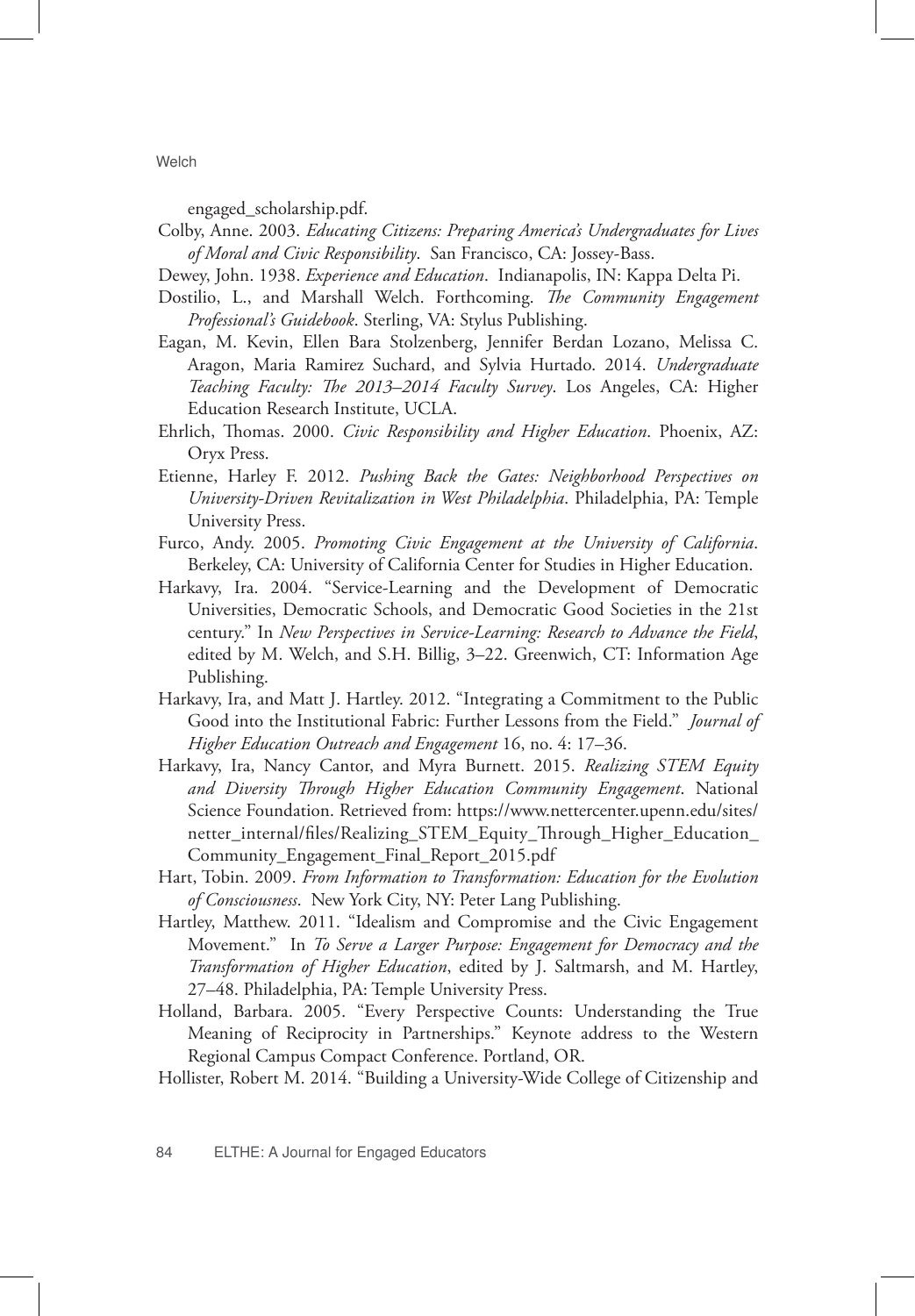Public Service." In *Civic Engagement, Civic Development, and Higher Education: New Perspectives on Transformative Learning*, edited by J.N. Reich, 51–54. Washington, DC: Bringing Theory to Practice.

- Hoyt, Lorlene. 2011. "Sustained City-Campus Engagement: Developing an Epistemology for our Time." In *To Serve a Larger Purpose: Engagement for Democracy and the Transformation of Higher Education*, edited by J. Saltmarsh, and M. Hartley, 265–88. Philadelphia, PA: Temple University Press.
- Jacoby, Barbara. 2015. *Service-Learning Essentials: Questions, Answers, and Lessons Learned*. San Francisco, CA: Jossey-Bass.
- Joplin, Laura. 1981. "On Defining Experiential Education." *Journal of Experiential Education* 4, no. 1: 17–20.
- Kellogg Commission. 2011. *Returning to Our Roots: Executive Summaries of the Reports of the Kellogg Commission on the Future of State and Land-Grant Universities*. Washington, DC: National Association of State Universities and Land-grant Colleges.
- Kolb, David A. 1984. *Experiential Learning: Experience as the Source of Learning and Development*. Upper Saddle River, NJ: Prentice-Hall.
- Kuh, George D. 2008. *High Impact Educational Practices: What They Are, Who Has Access to Them, and Why They Matter*. Washington, DC: Association of American Colleges and Universities.
- Lawry, Steven, Daniel Laurison, and Jonathan VanAntwerpen. 2006. *Liberal Education and Civic Engagement: A Project of Ford Foundation's Knowledge, Creativity and Freedom Program*. New York City, NY: Ford Foundation.
- Mitchell, Tania D., David M. Donahue, and Courtney Young-Law. 2012. "Service-Learning as a Pedagogy of Whiteness." *Equity and Excellence in Education* 45, no. 4: 612–29.
- National Association of Colleges and Employer. 2015. *Position Statement: U.S. Internships: A Definition and Criteria to Assess Opportunities and Determine the Implications for Compensation*. http://www.naceweb.org/advocacy/positionstatements/united-states-internships.aspx
- Pearson, Nelda. 2002. "Moving from Placement to Community Partner." *Journal of Public Affairs* 7: 183–202.
- Ramaley, Judith A. 2010. "Students as Scholars: Integrating Research, Education, and Professional Practice." In *Handbook of Engaged Scholarship: Contemporary Landscapes, Future Directions*, edited by H.E.Fitzgerald, C. Burack, and S.D. Seifer, 353–68. East Lansing, MI: Michigan State University Press.
- Ross, Laurie. 2011. "Notes from the Field: Learning Cultural Humility through Critical Incidents and Central Challenges in Community-Based Participatory Research." *Journal of Community Practice* 18: 315–35.
- Saltmarsh, John. 2010. "Changing Pedagogies." In *Handbook of Engaged Scholarship:*